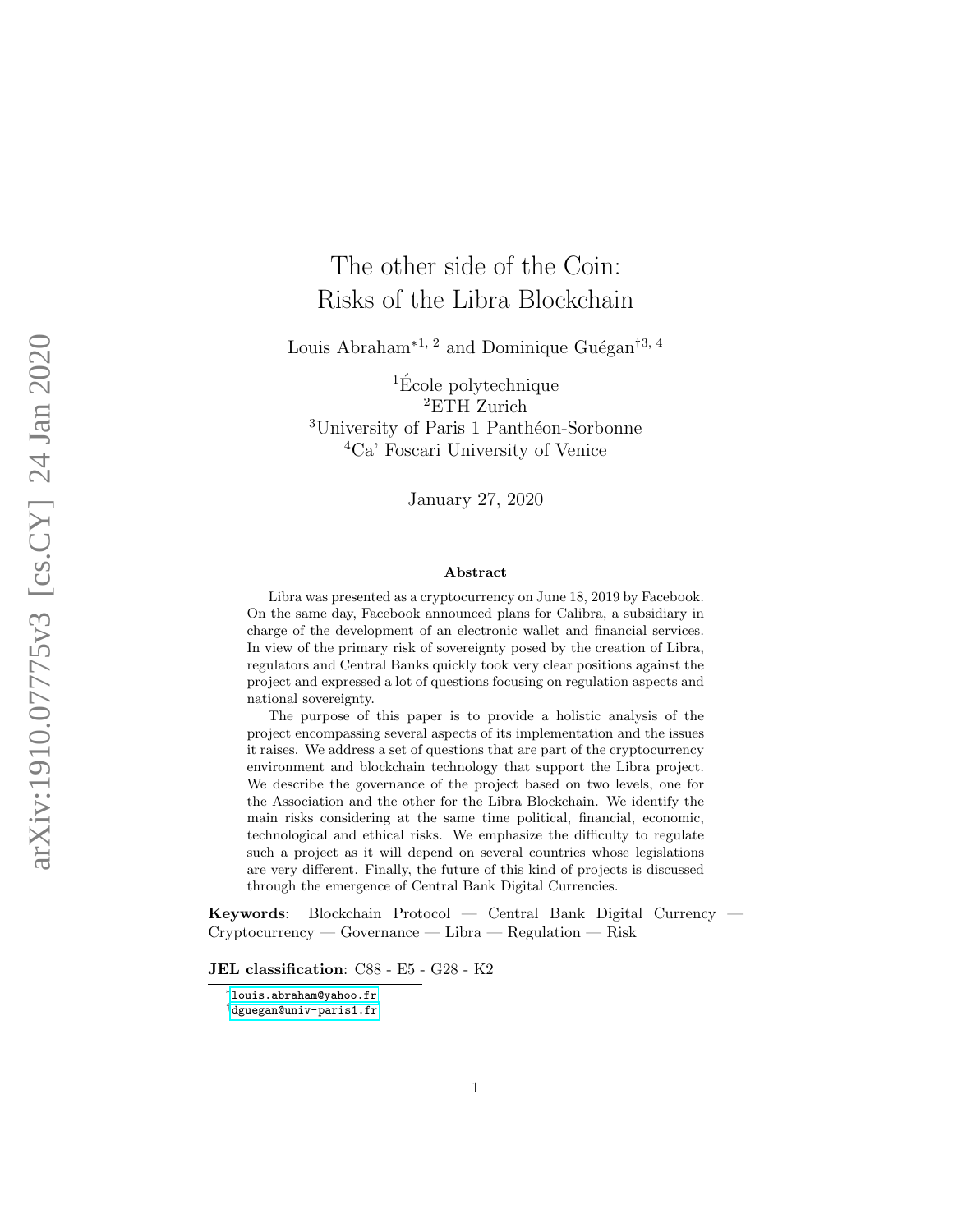# 1 Introduction

Libra was presented as a cryptocurrency on June 18, 2019 by Facebook. On the same day, Facebook announced plans for Calibra, a subsidiary in charge of the development of an electronic wallet and financial services.

To avoid a regulatory confusion around this project, the different banking and financial institutions, along with public actors, quickly reacted and created several task forces. They also asked Facebook to work with the appropriate regulatory authorities. Thus, as the host of the G7 and the G7 Finance Ministers meeting of Chantilly<sup>[1](#page-1-0)</sup>, France put a task force in place.<sup>[2](#page-1-1)</sup>

Other institutions such as the Financial Stability Board (FSB), the European Banking Authority (EBA), Central Banks<sup>[3](#page-1-2)</sup>, the Financial Stability Board (FSB), the Bank for International Settlements (BIS) also reacted among others. As early as July, the American Senate Committee asked David Marcus (CEO of Calibra) to suspend his project, while Singapore is concerned  $4$  and India says it is not comfortable with the project  $5$ .

While the Libra Association sought an authorization in Switzerland from FINMA for Libra to be used as a means of payment, Bruno Le Maire, the French Minister of the Economy, announced on September 11, 2019, that "allowing the development of Libra on European soil" is out of the question. In his view, there are three issues at stake with the initiative of the social network: (1) the "monetary sovereignty of States", (2) the fight against the illicit uses of money and finally  $(3)$  financial stability and risks for individuals and businesses.<sup>[6](#page-1-5)</sup>.

In view of the primary risk of sovereignty posed by the creation of Libra, the Central Banks quickly took very clear positions. France and Germany have declared wanting to ban Libra<sup>[7](#page-1-6)</sup>. Head of the People's Bank of China's (PBoC) Research Bureau Wang Xin said that in the event of a massive adoption of

<span id="page-1-1"></span><span id="page-1-0"></span><sup>1</sup><https://www.economie.gouv.fr/G7-finance-en>

 $2$ [https://www.reuters.com/article/us-facebook-crypto-france/france-creates-g7](https://www.reuters.com/article/us-facebook-crypto-france/france-creates-g7-cryptocurrency-task-force-as-facebooks-libra-unsettles-governments-idUSKCN1TM0SO) [cryptocurrency-task-force-as-facebooks-libra-unsettles-governments-idUSKCN1TM0SO](https://www.reuters.com/article/us-facebook-crypto-france/france-creates-g7-cryptocurrency-task-force-as-facebooks-libra-unsettles-governments-idUSKCN1TM0SO) The goal of this task force is to create a regulatory frame encompassing crypto assets like Libra: drawing the first conclusions from the status report of the G7 working group to better assess the opportunities as but also the risks associated with this class of assets, particularly in terms of financial stability, transmission of monetary policy, consumer protection, money laundering and terrorist financing.

<span id="page-1-2"></span> $3$ The European Central Bank, headed by Benoit Coeuré, released a report on stable wedges at the end of 2019 (crypto currencies pegged to currencies or financial assets, see Section [2\)](#page-3-0).

<span id="page-1-3"></span> $^4$ [www.mas.gov.sg/Singapore-Financial-Centre/Smart-Financial-Centre/Project-](www.mas.gov.sg/Singapore-Financial-Centre/Smart-Financial-Centre/Project-Ubin.aspx)[Ubin.aspx](www.mas.gov.sg/Singapore-Financial-Centre/Smart-Financial-Centre/Project-Ubin.aspx)

<span id="page-1-4"></span> $5$ [https://economictimes.indiatimes.com/tech/internet/facebook-may-abort-libra](https://economictimes.indiatimes.com/tech/internet/facebook-may-abort-libra-launch-in-india/articleshow/69867426.cms)[launch-in-india/articleshow/69867426.cms](https://economictimes.indiatimes.com/tech/internet/facebook-may-abort-libra-launch-in-india/articleshow/69867426.cms)

<span id="page-1-5"></span> $6$ [hhttps://www.businesstimes.com.sg/banking-finance/g-7-countries-seeking](hhttps://www.businesstimes.com.sg/banking-finance/g-7-countries-seeking-common-stance-on-facebooks-libra)[common-stance-on-facebooks-libra](hhttps://www.businesstimes.com.sg/banking-finance/g-7-countries-seeking-common-stance-on-facebooks-libra)

<span id="page-1-6"></span> $^{7}$ [https://www.reuters.com/article/us-facebook-cryptocurrency-france-german/](https://www.reuters.com/article/us-facebook-cryptocurrency-france-german/france-and-germany-agree-to-block-facebooks-libra-idUSKCN1VY1XU) [france-and-germany-agree-to-block-facebooks-libra-idUSKCN1VY1XU](https://www.reuters.com/article/us-facebook-cryptocurrency-france-german/france-and-germany-agree-to-block-facebooks-libra-idUSKCN1VY1XU) [https://journalducoin.com/altcoins/reaction-libra-chine-accelere-projets](https://journalducoin.com/altcoins/reaction-libra-chine-accelere-projets-cryptomonnaie/)[cryptomonnaie/](https://journalducoin.com/altcoins/reaction-libra-chine-accelere-projets-cryptomonnaie/)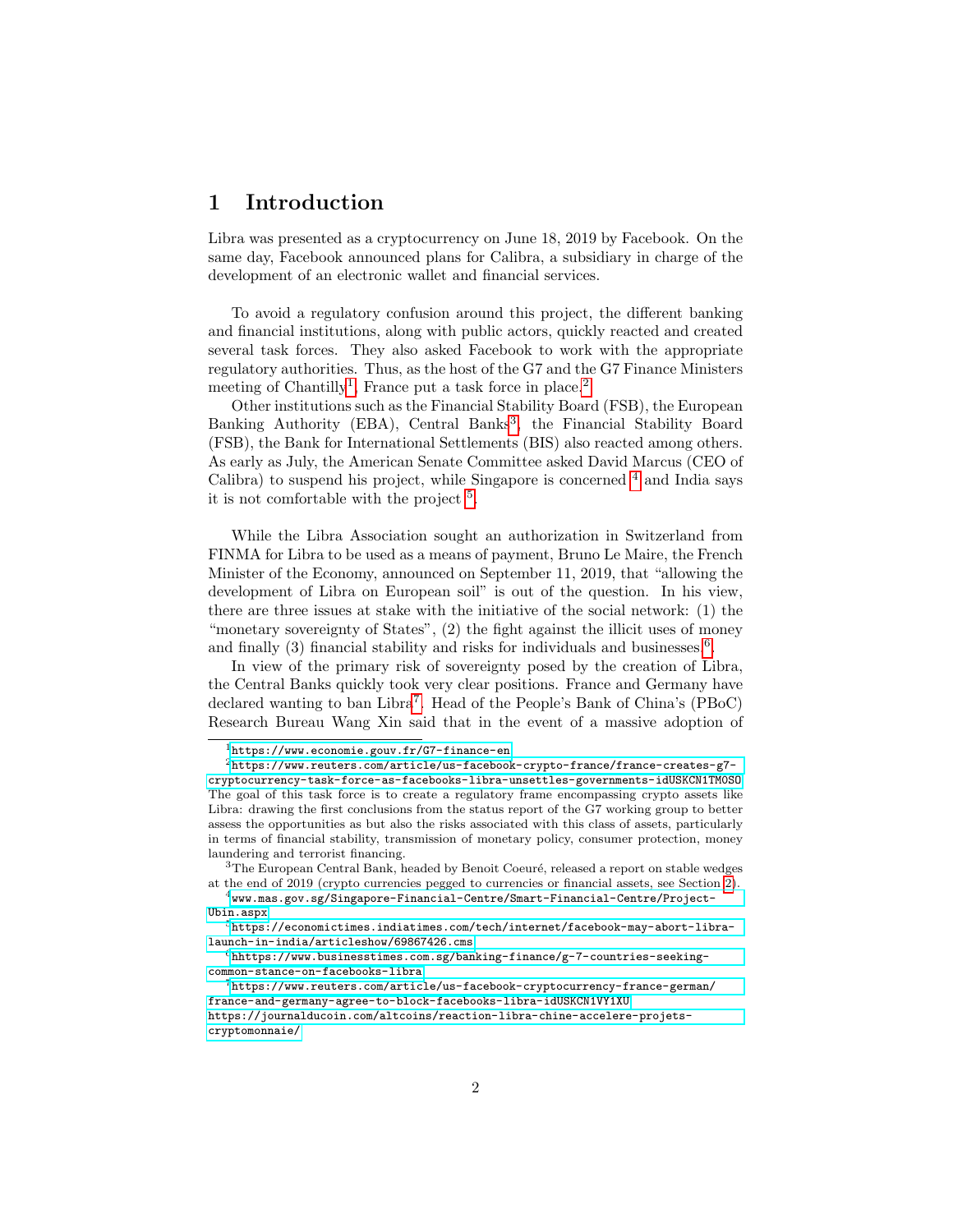Libra, this new currency would have the potential to profoundly alter monetary balances, financial stability and even the international economic system<sup>[8](#page-2-0)</sup>. In his statement, he indicated the possible adverse effects of this "made in USA" stablecoin. According to him, it is difficult to imagine that a digital currency backed by the dollar (the Libra) is totally equivalent and as powerful as a sovereign currency (the dollar itself), because "there is only one boss, namely the US dollar and the United States". At the same time, we learned that China was going to issue a digital government currency (see Section [2](#page-3-0) on CBDCs). Other countries have also announced their intention to create their own digital currency: Iran plans to create a currency indexed on the Rial, Venezuela launched the Petro at the beginning of 2018 indexed on the country's reserve of oil, with 1 Petro having the price a barrel of oil, Russia talks about creating a currency indexed on oil<sup>[9](#page-2-1)</sup>, Marshall Islands are on the verge of issuing a digital asset after having adopted a law on February  $26, 2018^{10}$  $26, 2018^{10}$  $26, 2018^{10}$ , etc.

Nevertheless, at the same time, we can see that the Libra project is supported by powerful Silicon Valley groups. Indeed, at the date of September 16, 2019, 28 entities accepted to support the launch of Libra, 25 of them investing 10 million dollars each (the 3 NGOs are exempted). Those entities include 6 payment services, 7 technology firms and marketplaces, 2 telecommunication firms, 4 Blockchain companies, 5 venture capital firms, 1 research center and 3 NGO. It is to be noted that 18 of those organizations are US-based and only 6 are European (including 2 UK firms). On October 4, 2019, Paypal announced their withdrawal from the project<sup>[11](#page-2-3)</sup>. On October 11, 2019, Visa, Mastercard, Stripe, eBay and Mercado Pago followed<sup>[12](#page-2-4)</sup>. Thus, every major US payment processor has exited the association and the only remaining payment provider is PayU, a Netherlands-based company. On October 14, 2019, the internet company Booking left, just before the official launch of the Libra Association in Geneva with 21 founding members out of the original 28.[13](#page-2-5)

Over the few months since the original announcement, the Libra project has already undergone some changes. For example, an early version  $14$  of a document describing the Libra Association [\[2\]](#page-31-0) described an Investment Token, a security sold to early investors like the founding members of the Association that entitles their holder to voting rights and interests earned on the collateral.

<span id="page-2-0"></span><sup>8</sup>[https://www.scmp.com/economy/china-economy/article/3017716/facebooks-libra](https://www.scmp.com/economy/china-economy/article/3017716/facebooks-libra-forcing-china-step-plans-its-own)[forcing-china-step-plans-its-own](https://www.scmp.com/economy/china-economy/article/3017716/facebooks-libra-forcing-china-step-plans-its-own)

<span id="page-2-1"></span> $^{9}$ [https://www.ccn.com/russia-regulate-cryptop-with-a-keen-eye-on-oil-backed](https://www.ccn.com/russia-regulate-cryptop-with-a-keen-eye-on-oil-backed-digital-currency/)[digital-currency/](https://www.ccn.com/russia-regulate-cryptop-with-a-keen-eye-on-oil-backed-digital-currency/)

<span id="page-2-3"></span><span id="page-2-2"></span> $10$ <https://sov.foundation/>

 $11$ [https://www.theverge.com/2019/10/4/20899310/facebook-libra-paypal-online](https://www.theverge.com/2019/10/4/20899310/facebook-libra-paypal-online-currency-payment-system-cryptocurrency)[currency-payment-system-cryptocurrency](https://www.theverge.com/2019/10/4/20899310/facebook-libra-paypal-online-currency-payment-system-cryptocurrency)

<span id="page-2-4"></span> $12$ [https://www.theverge.com/2019/10/11/20910330/mastercard-stripe-ebay-facebook](https://www.theverge.com/2019/10/11/20910330/mastercard-stripe-ebay-facebook-libra-association-withdrawal-cryptocurrency)[libra-association-withdrawal-cryptocurrency](https://www.theverge.com/2019/10/11/20910330/mastercard-stripe-ebay-facebook-libra-association-withdrawal-cryptocurrency)

<span id="page-2-5"></span> $^{13}$ [https://www.cnbc.com/2019/10/14/facebook-forms-its-cryptocurrency-council](https://www.cnbc.com/2019/10/14/facebook-forms-its-cryptocurrency-council-after-key-backers-drop-out.html)[after-key-backers-drop-out.html](https://www.cnbc.com/2019/10/14/facebook-forms-its-cryptocurrency-council-after-key-backers-drop-out.html)

<span id="page-2-6"></span> $^{14}$ [https://web.archive.org/web/20190618210315/https://libra.org/en-US/wp](https://web.archive.org/web/20190618210315/https://libra.org/en-US/wp-content/uploads/sites/23/2019/06/TheLibraAssociation_en_US-1.pdf)[content/uploads/sites/23/2019/06/TheLibraAssociation\\_en\\_US-1.pdf](https://web.archive.org/web/20190618210315/https://libra.org/en-US/wp-content/uploads/sites/23/2019/06/TheLibraAssociation_en_US-1.pdf)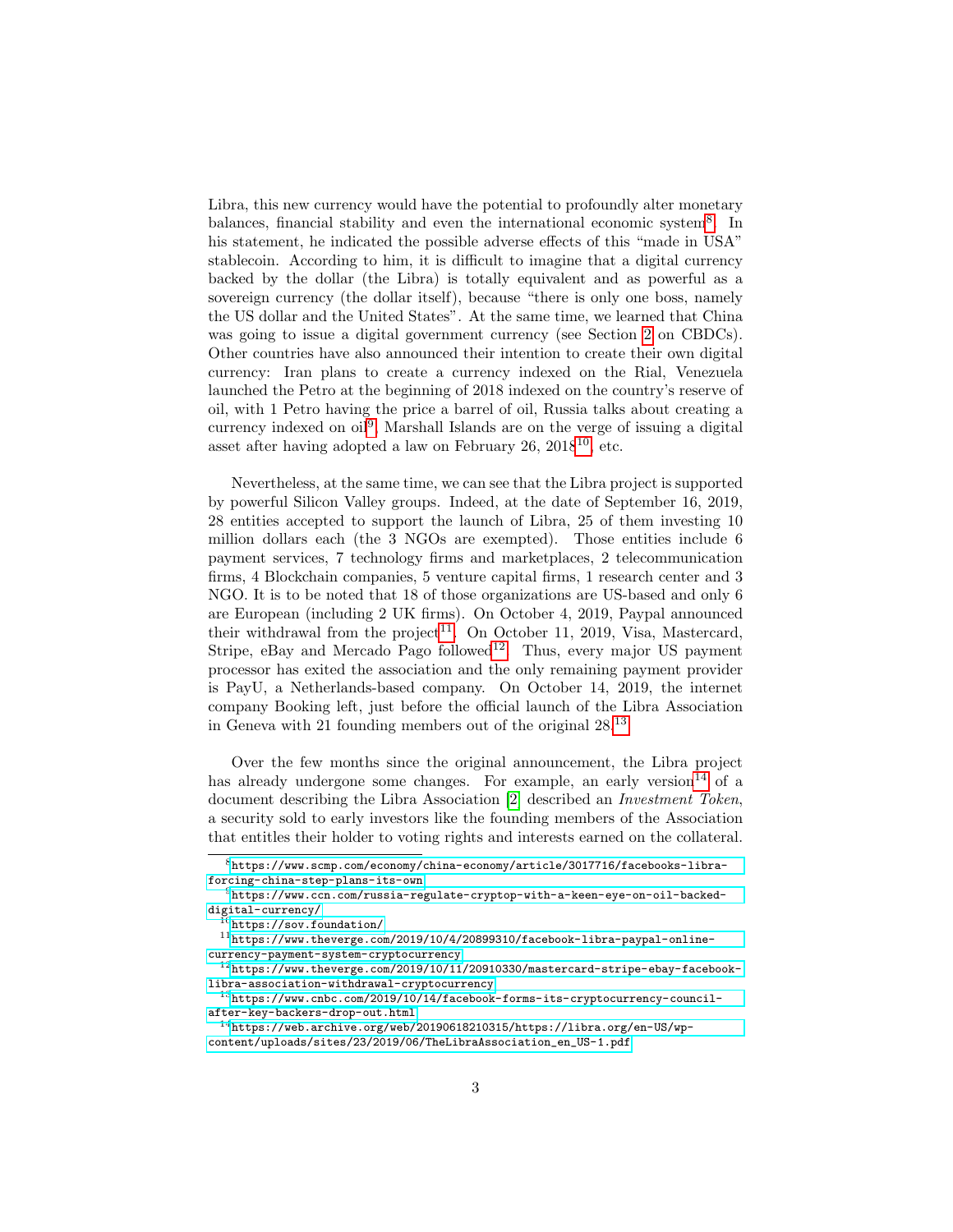In the current version of the document, all references to this Investment Token have disappeared, mentioning only the membership to the Association as a mechanism of governance.

This announced objective of the Libra project is financial inclusion, in order to make up for the lack of Central Banks in certain regions of the world. Libra proposes the creation of a currency allowing commercial transactions on different platforms in response to the demand of the unbanked or poorly banked. It seems difficult to deal only with the economic, or financial or political approach without asking the question of the technological environment that largely determines the project.

While there is an explosion of positions on the Libra project, mainly focused on aspects of regulation and national sovereignty, few documents analyze this phenomenon globally. We only see short statements, either positive, dubious, or anxiety inducing based on very specific aspects of the project. However, as we demonstrate in this paper, Libra cannot be restrictively viewed as a new system of money creation and transfers.

The purpose of our paper is to provide a holistic analysis of the project to encompass several aspects of its implementation and the issues it raises. In this prospective work, we wish to address a set of questions that are part of the cryptocurrency environment and blockchain technology that support the Libra project. We are interested in identifying the main risks associated to this project in its preliminary phase. The questions we are interested in are: (i) What is Libra? Currency, crypto-asset, stable coin, settlement coin? (ii) Why are stable coins interesting and innovative: can they strengthen financial stability? (iii) What is new in the architecture of Libra? (iv) What are the risks of this project?

The paper is organized as follows. In Section [2](#page-3-0) we recall some definitions and analyze the concept of stable coins and CBDC. We propose a first definition of Libra in the light of these notions. In Section [3](#page-10-0) we analyze the technology behind the Libra project. Section [4](#page-16-0) is devoted to regulatory matters. In Section [5](#page-22-0) we analyze the different risks associated with this project and we conclude in Section [6.](#page-28-0)

# <span id="page-3-0"></span>2 Definitions/framework

# 2.1 Currency, monetary system, cryptocurrency

In this section, we introduce the notions of money, cryptocurrency and stable coins. These different reminders allow us to analyze what could be the status of Libra currency.

A currency is defined by three functions: (i) unit of account for economic calculation or accounting, (ii) reserve of value and (iii) intermediary of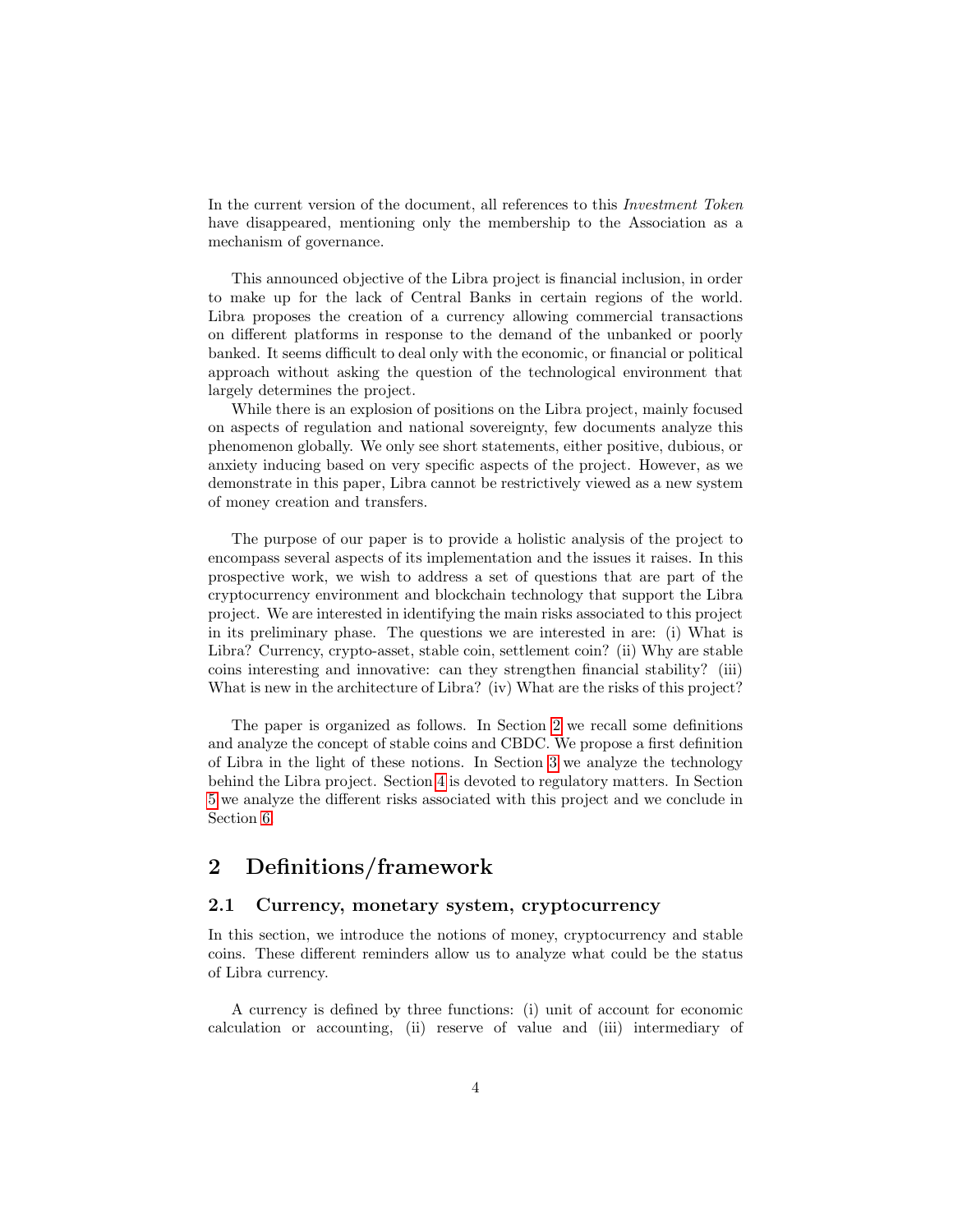the exchanges (ability to extinguish debts and obligations). A currency is characterized by the trust of its users in the persistence of its value and ability to serve as a means of exchange. It therefore has social, political, psychological, legal and economic dimensions. In times of unrest and loss of confidence, new currencies can appear.

The international monetary system is based on methods allowing the exchange of goods, debts and services between countries using different currencies. This system has often been subject to evolution. The crisis of 1929, considered responsible for the magnitude and duration of the depression, led to international cooperation, affirmed by the Bretton Woods agreements, introducing a fixed but adjustable exchange rate system, regulated by the International Monetary Fund (IMF). The abandonment of gold convertibility of the dollar in 1971 (Jamaica Agreement) led to a less regulated system of floating exchange rates. In 2008, the massive financial crisis that was observed has necessitated the organization of a more stable and regulated international monetary system. The Basel III agreements<sup>[15](#page-4-0)</sup> are one of the answers to make this system more stable. It is interesting to note that it was at this date that Satoshi Nakamoto (a pseudonym) [\[26\]](#page-32-0) published the whitepaper that created Bitcoin and propagated the development of other crypto-assets based on a decentralized system without any trusted party. At that time, they believed that such an alternative financial system is the best way to counter the concentration of power and control in the too-big-to-fail financial institutions [\[12\]](#page-31-1).

Cryptocurrency (or crypto-asset) describes digital currencies that use cryptography to secure their payment networks and transactions in a decentralized way. Cryptography is a discipline dedicated to the protection of messages (confidentiality, authenticity, integrity) through the use of keys. This technique dates back to antiquity and was long considered an art and it was not until the 20th century that it became a science and the massive use of computers democratized its use.

This process ensures that the sender is the author of the message. Any digital currency based on a blockchain – a public ledger that records all transactions – which uses cryptography to encrypt recordings can be referred to as cryptocurrency. Bitcoin, Ethereum, Litecoin, Dash, Monero, and others fall under the category of cryptocurrencies. Other digital currencies allow secure, fast and low cost transactions and use blockchain technology, for example Ripple (XPR), but in this case, even if the protocol allows a decentralized management of the issue and associated transactions to this currency, there are only a few actors (validators), chosen by the company Ripple, who are authorized to operate on the network. Thus, Ripple, despite being based on blockchain technology, is not decentralized and is governed by a private blockchain. Ripple could be seen as a "simplified" representation of Libra in his governance but not in the technological approach as Libra does not create

<span id="page-4-0"></span><sup>15</sup><https://www.bis.org/publ/bcbs189.htm>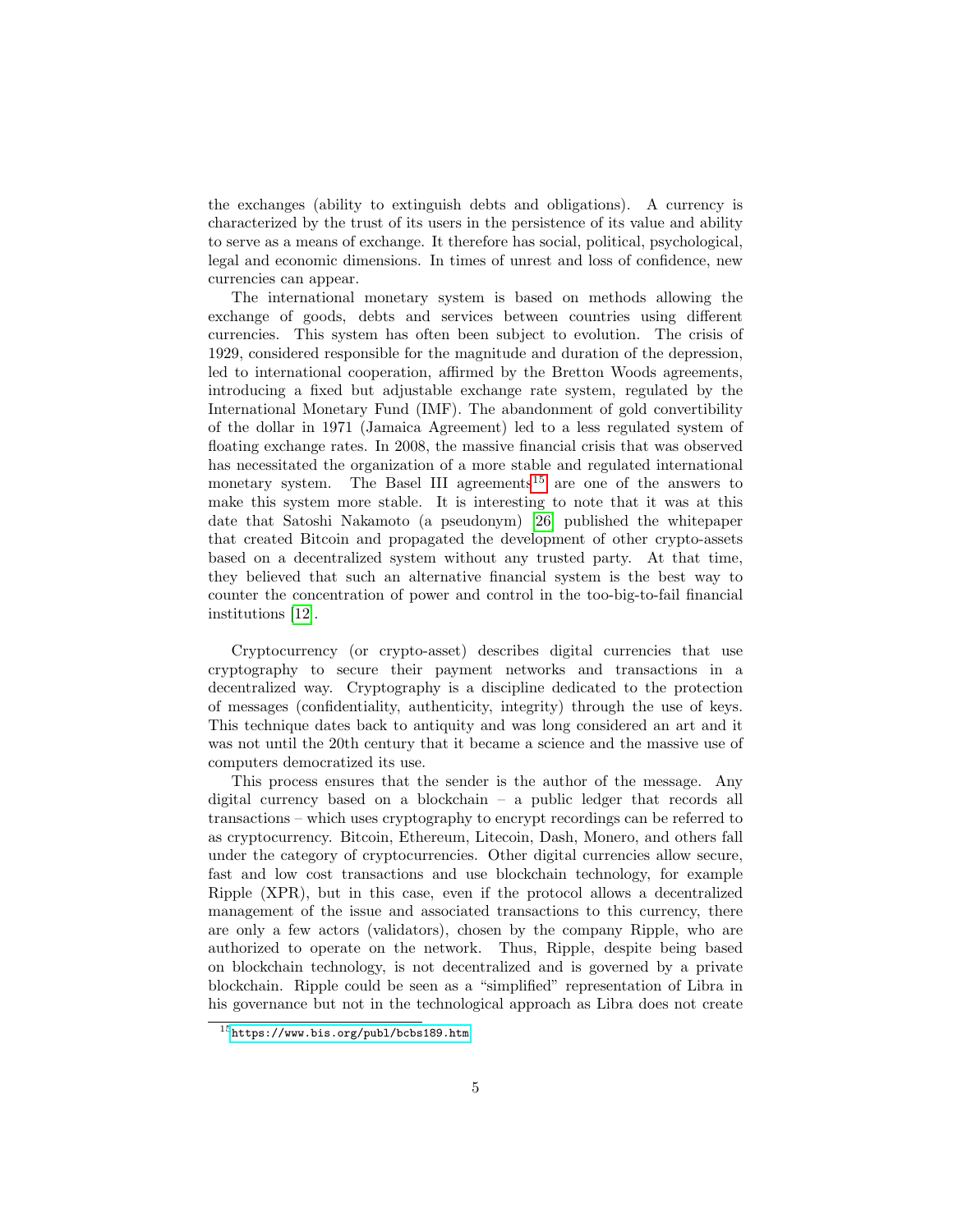blocks to secure transactions (See Section [3\)](#page-10-0).

Currently, all crypto currencies are characterized by a high volatility relatively to their liquidity. This property that is interesting for the speculators makes their economic utility rather weak because economic actors are not interested in a currency that is too volatile. This is the reason why we have seen the introduction of the concept of stable coins in the cryptocurrencies universe since 2014.

In this paper, we designate by crypto-currency any digital currency that is secured by a blockchain-related protocol, public and totally decentralized type like Bitcoin, or private type or consortium like Ripple for example. In Appendix [A,](#page-33-0) we give more information about these two concepts of blockchains, private or public, see also [\[15,](#page-31-2) [20,](#page-32-1) [21,](#page-32-2) [23\]](#page-32-3).

### 2.2 Stable coins

The principal idea for creating a stable currency is to use the Quantity Theory of Money (QTM) [\[19\]](#page-32-4) to determine when and how to print and destroy money. First, the notion of a currency's value relative to some ideal stable value must preexist. This value is most commonly specified by a Consumer Price Index (CPI), though most existing stable coins have chosen the USD as their measure of stable value. This choice of index of stable value is called the peg. QTM is based on the relevant equation relating the price  $P$  and the quantity of money  $M: PM = constant$ , which is derived from the classical equation of exchange.

Thus, to avoid the instability observed with other crypto currencies, Libra decides to create a reserve. In this project, the Libra reserve is composed of currencies equal to the entrance fees of the validators. The reserve is held in a basket of currencies, the repartition of which is known, and in principle the maintenance of the reserve is not more than the profit that can be achieved in the arbitrage [\[11\]](#page-31-3). Part of the profits will be used by the Association, and the rest will be paid to investors (Libra is a non-profit organization).

Any crypto-currency pegged to either a fiat currency or some kind of government-backed security (like a bond) counts as a stable coin. The idea is that this crypto-currency will be more stable or less volatile. Asset-backed cryptocurrencies are not necessarily centralised, since there may be a network of decentralized vaults and commodity holders, rather than a controlling centralised body. The advantages of asset-backed cryptocurrencies are that coins are stabilized by assets that fluctuate outside of the cryptocurrency space reducing financial risk. Traditional crypto-currencies (Bitcoin, Ether, altcoins and others) are highly intercorrelated, so that cryptocurrency holders cannot escape global price falls without exiting the market of cryptocurrencies or taking refuge in asset-backed stablecoins. Furthermore, assuming that they are managed in good faith and have a mechanism for redeeming the assets backing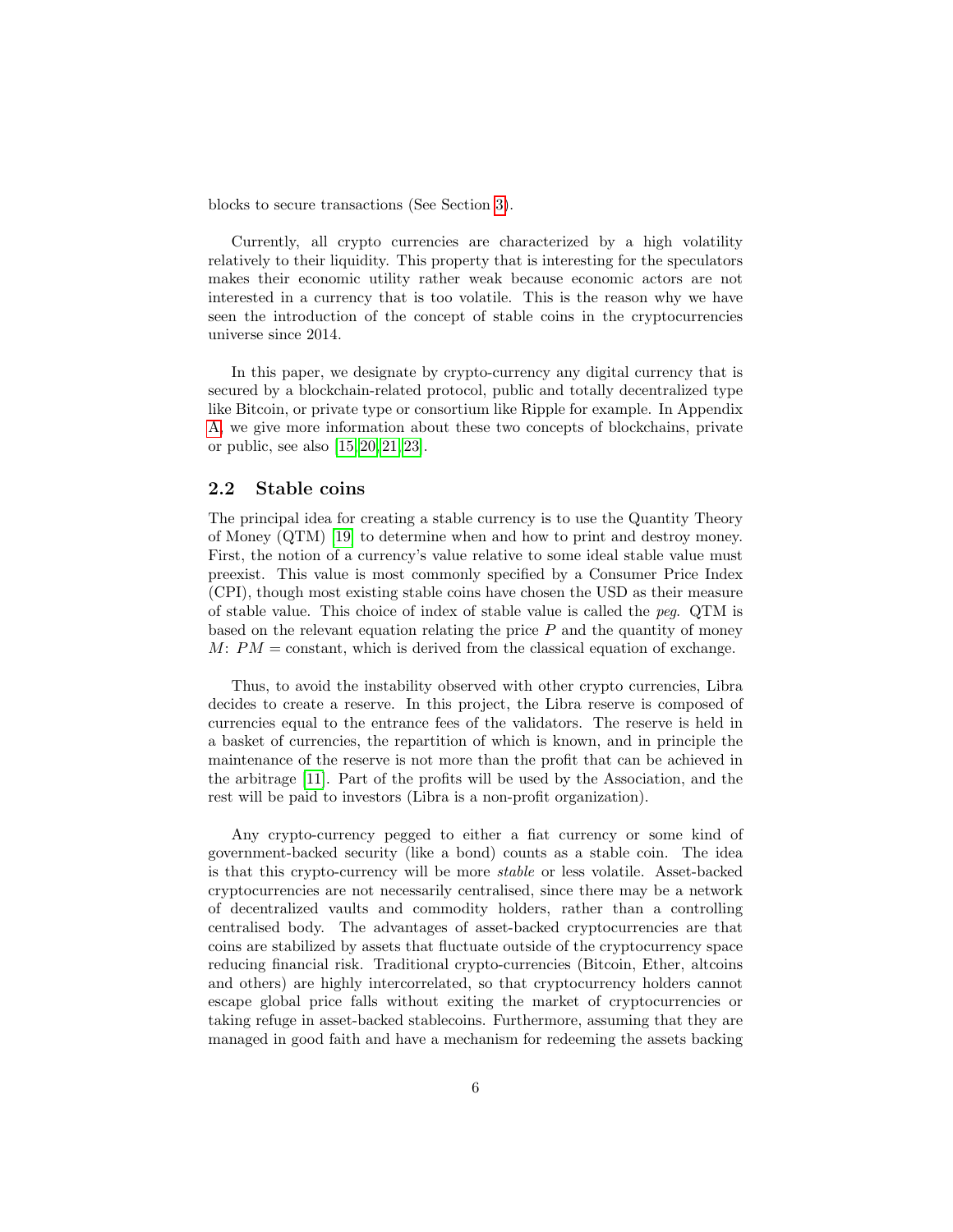them, asset-backed coins are unlikely to drop below the value of the underlying physical asset, thank to arbitrage.

We can distinguish several classes of stable coins even if the terminology is not fixed yet<sup>[16](#page-6-0)</sup>.

• Fiat-Collateralized stable coins. The underlying model implies that the organization issuing a stablecoin holds a bank account containing the value of the issued tokens in fiat money. Thus, the organization can issue stable securities with a 1:1 ratio relative to its reserve in fiat currencies like the dollar or the euro, or other currencies. This model is fairly centralized knowing that it is the same entity who owns the assets represented. For example, the Tether currency is backed by the dollar (1: 1). Nevertheless, this one is quite controversial because it is impossible to verify if its reserve exists and if we are not in the presence of a Ponzi scheme.

The system related to Tether has evolved since they changed the backing to include loans to affiliate companies in March 2019. There are other crypto currencies backed by a single currency: USDCoin, Paxos, Gemini, Stably, ONRAMP, TrustUSD are all backed by the US dollar, Stasis is backed by the Euro, HKDK by the Hong Kong dollar, KRwb by the South Korean won [\[10\]](#page-31-4). The advantage of these crypto currencies is that the price is stable and more resistant to the risks associated with the use of crypto currencies like Bitcoin, Ethereum, etc. The disadvantage is that it is a centralized system, the same actor controls the stablecoin and the reserve. For a stable coin to be attractive, it is important for the reserve to be publicly known and for the governance mechanism to be well defined. For example, Paxos Standard is a stablecoin whose US dollar reserve is held in various US banks. Despite the amount of the reserve in US dollars having been attested by independent auditors, the banks are not known.

Note that JPMorgan Chase & Co. has officially become the first US bank to launch its own digital token representing a fiat currency (June 2019). The bank has announced the creation of JPM Coin, a blockchain-based technology that will facilitate the transfer of payments between institutional clients. The coin is backed by the US dollar with a 1:1 exchange ratio. For the bank, this JPM Coin is essentially a tool to help with the instantaneous transfer of payments between JPMorgan's clients, and the bank has indicated its plans to use JPM Coin for additional currencies as well in the future.

• Crypto-Collateralized stable coins. In this model, the stablecoin is supported by other crypto-currencies. The question of volatility is still present but the system allows collateralization by absorbing price variations. Taking the example of the stablecoin Dai created by Markerdao

<span id="page-6-0"></span><sup>16</sup>A recent ECB paper [\[9\]](#page-31-5) proposes a possible classification. Another classification is proposed in <https://en.wikipedia.org/wiki/Stablecoin>, see also [\[10,](#page-31-4) [13\]](#page-31-6).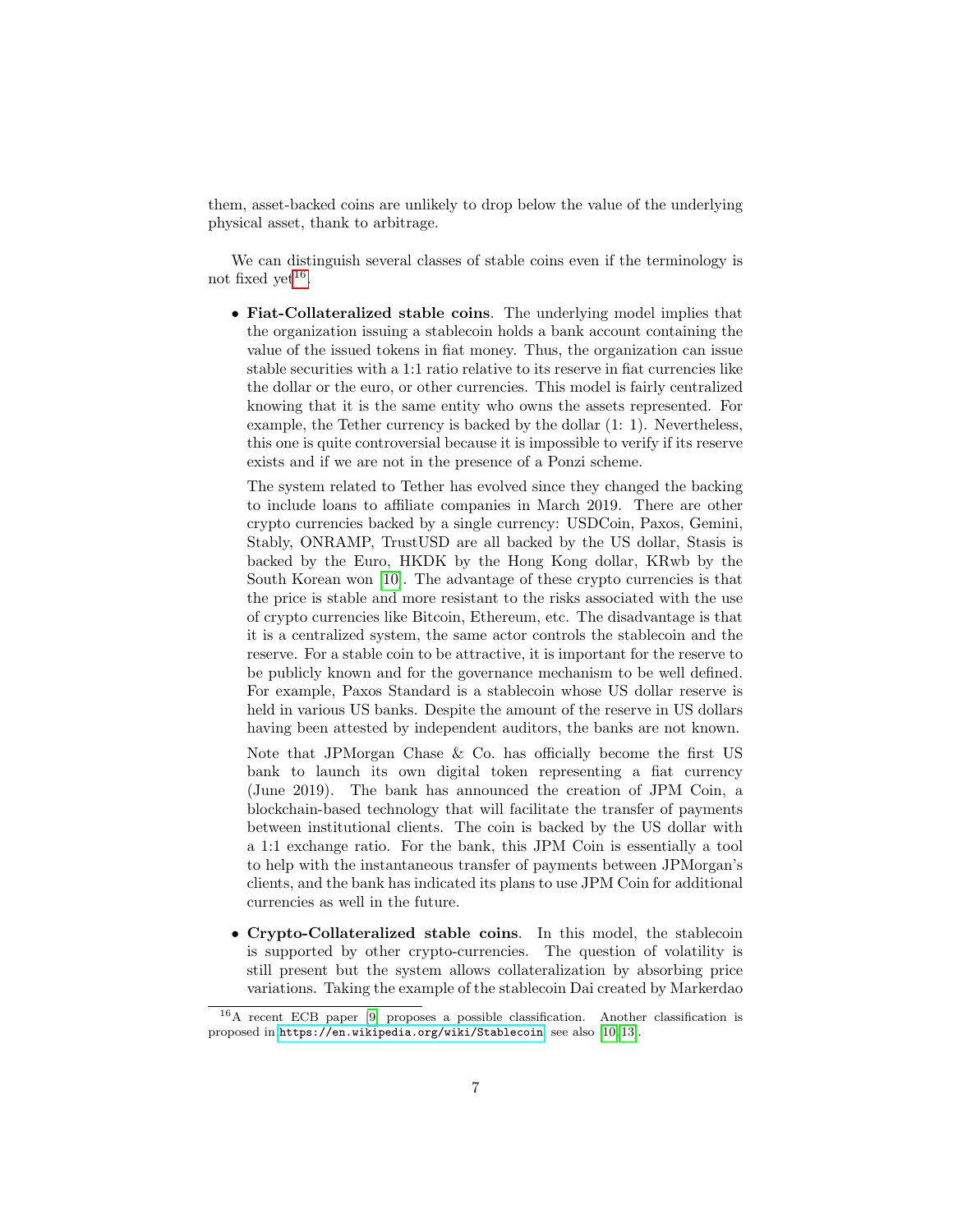and supported by the Ethereum, its principle is as follows: When Dais are generated, a smart contract is created and locks an amount in Ethers, a system that wants to be immutable. However, a major problem undermines this model: if the price of cryptocurrency used collapses, the certificates of issue could become 'sub-collateralized', which could then destabilize the price of the deposit. The stability of this cryptocurrency therefore depends on the health of another virtual currency. The advantages are that the system is decentralized, the liquidation can be faster and there is more transparency.

- Commodity-backed stable coins. Stablecoins backed by commodities such as precious metals (gold, silver etc.) are much less likely to be inflated than fiat backed stablecoins. It is harder to mine gold or silver than it is to create money "out of thin air". The main characteristics of these backed stablecoins are: (i) their value is fixed to one or more commodities and redeemable for such (more or less) on demand, (ii) there is a promise to pay, by unregulated individuals, agorist firms, or even regulated financial institutions. For example, Digix Gold is a currency backed by gold (1 gram of gold for 1 DGX), while PAXG is backed by one fine troy ounce (1 oz t  $\approx$  31.1 g) of a 400 oz London Good Delivery gold bar, held in custody by the Paxos Trust Company. The questions around these stable crypto currencies are the following: (i) Does the amount of commodity used to back the stablecoin reflect the circulating supply of the stablecoin? (ii) Can holders of commodity-backed stablecoins redeem their stablecoins at the conversion rate to take possession of real assets? Another main point is that the cost of maintaining the stability of the stablecoin is the cost of storing and protecting the commodity backing.
- Algorithmic stable coins or Seignorage Shares. In this model, the issued stablecoin is supported by nothing other than its value over a given period. This model uses an algorithm that can be a smart contract. If the total demand for the stablecoin increases or decreases, then it will automatically change the number of chips in circulation to maintain a stable price. This mechanism can be considered similar to how Central Banks expand and contract monetary supply. They buy and sell fiscal debt to stabilize purchasing power. The advantages of this approach are that the system is decentralized and independent, adjustments are made on-line and no collateral is needed to mint coins. Finally, the value is controlled by supply and demand through algorithms that stabilize the price. The disadvantage is that the coin cannot be liquidated in case of problems. No such stable coins currently exists.

To conclude, the concept of stablecoin is at the experimental stage and those in circulation are still prototypes. However, they could in the future bring stability to the existing decentralized systems as means of decentralized payment. In a recent report [\[27\]](#page-32-5), the G7 Working Group on Stable Coins led by Benoit Coeuré analyses the challenges of cross-border payments using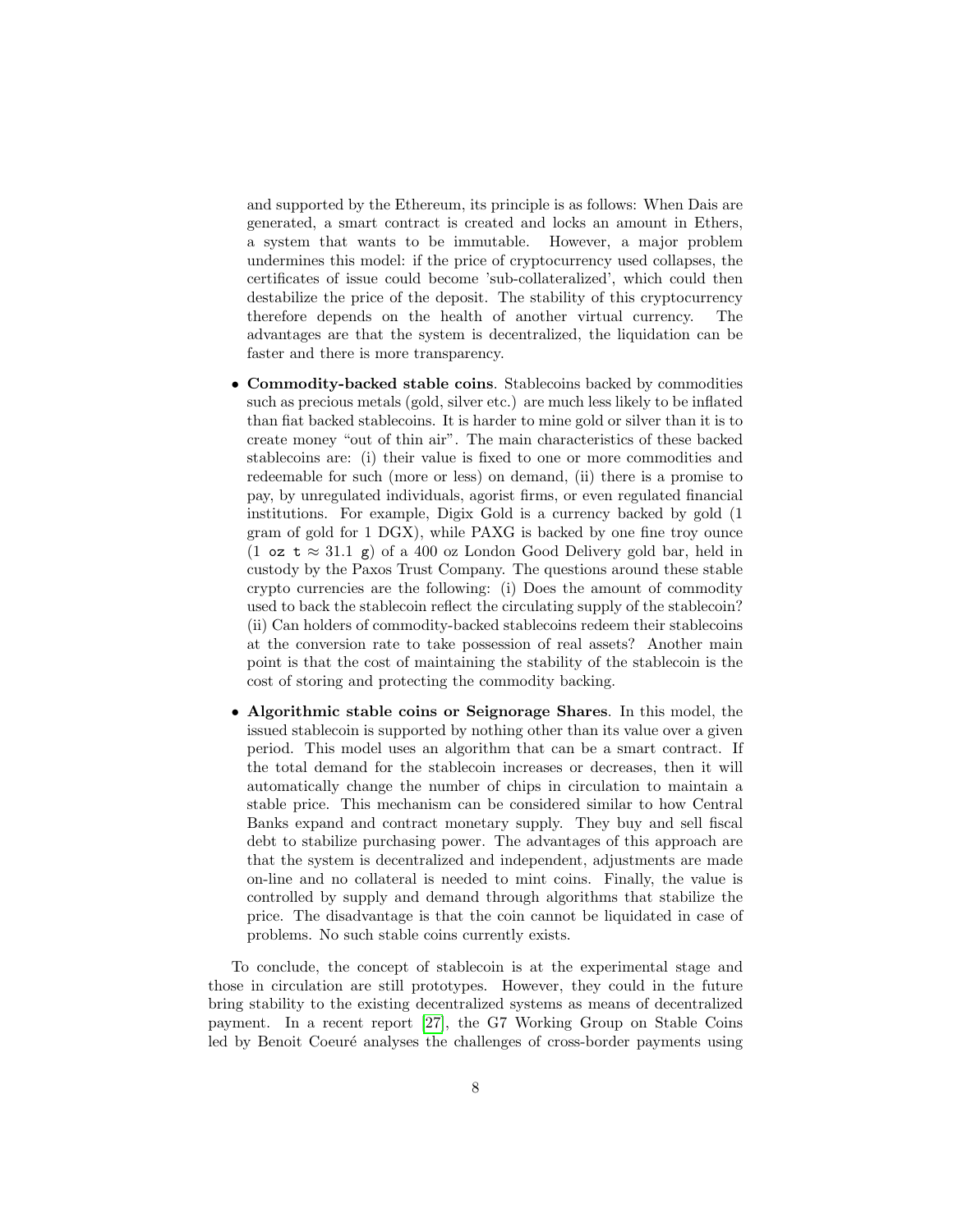so-called *Global Stable Coins*. They make recommendations to help the financial regulators to "maintain a high level of international coordination and collaboration for cross-border policies that apply to stable coins".

# 2.3 The Libra stablecoin

Libra is a stable cryptocurrency but unlike most of the others, it is not produced through a mining process. The transactions in Libra are done using a novel cryptographic state replication protocol. Thus, Libra, whose exchanges are based on a peer-to-peer system, is closer to a digital currency than to a crypto-currency. Libra will be created  $(1)$  in exchange for fiat currencies (a user buys Libra for fiat), (2) by investors (the more they encourage users to use Libra, the more they receive bonuses).

Libra can be considered as a stable coin because it will be backed by a basket of fiat currencies. In response to the German regulator Fabio De Masi<sup>[17](#page-8-0)</sup>, Facebook has communicated on September 23, 2019 the nature of the composition of Libra currency basket which will include: dollar representing 50% of the basket, the euro for 18%, the yen with 14%, the pound with 11% and finally a little Singapore dollars up to 7%, no Chinese yuan. This last condition was indeed part of the requirements of the US Senate, especially Senator Mark Warner who was the spokesman for the US position: out of question that the Chinese national currency is part of the stablecoin currency panel.

It is interesting to note that the stable coin Libra is not emitted for the same reasons as the previous mentioned stable coins. Indeed, all the previous fiat-collateralized cited stable coins are issued by "crypto-native" firms whose roots are in the nascent sector. These stable coins have been created and used for investors to hedge against spikes in bitcoin's price, and as a means to trade crypto-currencies without using dollars, and also for arbitrage opportunities. However, Facebook is not a crypto-native firm.

The choice of Libra to build a stable coin lies on the objective to ensure that the pegging mechanism works as intended, so that the Libra coin does not undergo any crazy crypto pumps & dumps. Holders of Libra coin probably won't face any bigger risk than holding cash.

To attain this objective, the founders decided to create a reserve for achieving value preservation, backing each coin with a set of stable and liquid assets. The objective is to avoid speculative swings that are experienced by existing crypto-currencies. The white paper [\[11\]](#page-31-3) indicates that "the reserve assets will be a collection of low-volatility assets, including cash and government

<span id="page-8-0"></span><sup>17</sup><https://finance.yahoo.com/news/facebook-libra-made-u-dollar-205718144.html>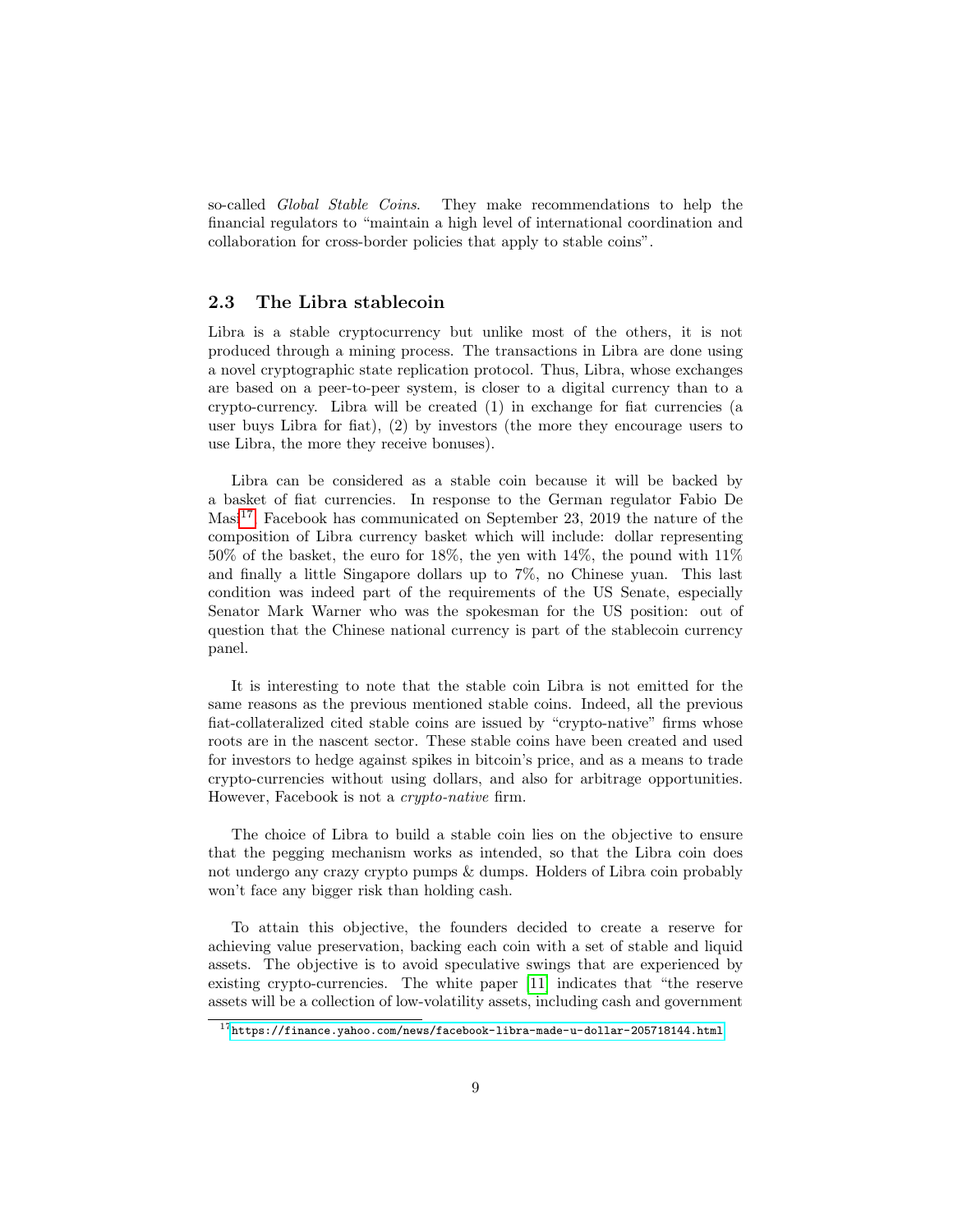securities from stable and reputable central banks".

It is important to note also that backed stable coins are subject to the same volatility and risk associated with the backing asset. If the backed stablecoin is backed in a decentralized manner, then they are relatively safe from predation, but if there is a central vault, they may be robbed, of suffer loss of confidence. We will come back on this in Section [5.](#page-22-0)

As the value of Libra is pegged to several currencies the question of the ratio is important: is the ratio proposed on September 23, 2019 definitive? How can Facebook or the Libra Association justify it? In any case, the amount of the currency used to back the stablecoin has to reflect the circulating supply of the stablecoin.

# 2.4 Central Bank Digital Currency: CBDC

CBDCs have been discussed for several years and the interest and statements around this topic were boosted by the announcement of the arrival of Libra [\[14,](#page-31-7) [22,](#page-32-6) [25\]](#page-32-7).

So far, the only public currency available to all citizens has been paper money and represents a significant share of the money supply in advanced economies. Nevertheless, there are some disadvantages to paper money: (i) it facilitates the growth of the illegal economy, with corresponding losses in terms of missing tax revenues, (ii) it undermines the effectiveness of monetary policy. But in return (i) the State acquires goods and services in exchange for banknotes, and (ii) the anonymity of the paper currency protects the privacy of the abuse of a state, be it democratic or dictatorial, to collect information using the payment system. We have just seen in the preceding paragraphs that crypto-currencies represent a new means of payment for individuals, produced and distributed according to a decentralized transfer system. Nevertheless, the use of crypto-currencies as a means of exchange is so far limited because of several characteristics of these currencies: their volatility, the slowness of their transactions, anonymity, the possibility of financing terrorism or money laundering, etc.

Beyond the resilience of traditional paper money, a natural question arises: is there a need to create a public digital currency (or currencies)? Such currencies (CBDC) could transform all aspects of the monetary system by serving as a no-cost-exchange system, as a secure store of value and as a stable unit of account for the benefit of consumers. Would it be interesting for Central Banks to issue digital assets? Some economists consider that it could increase GDP by reducing real interest rates, distortionary taxes and monetary transaction costs, and that it could improve the Central Banks ability to stabilize the business cycle, others describe efficiency gains in terms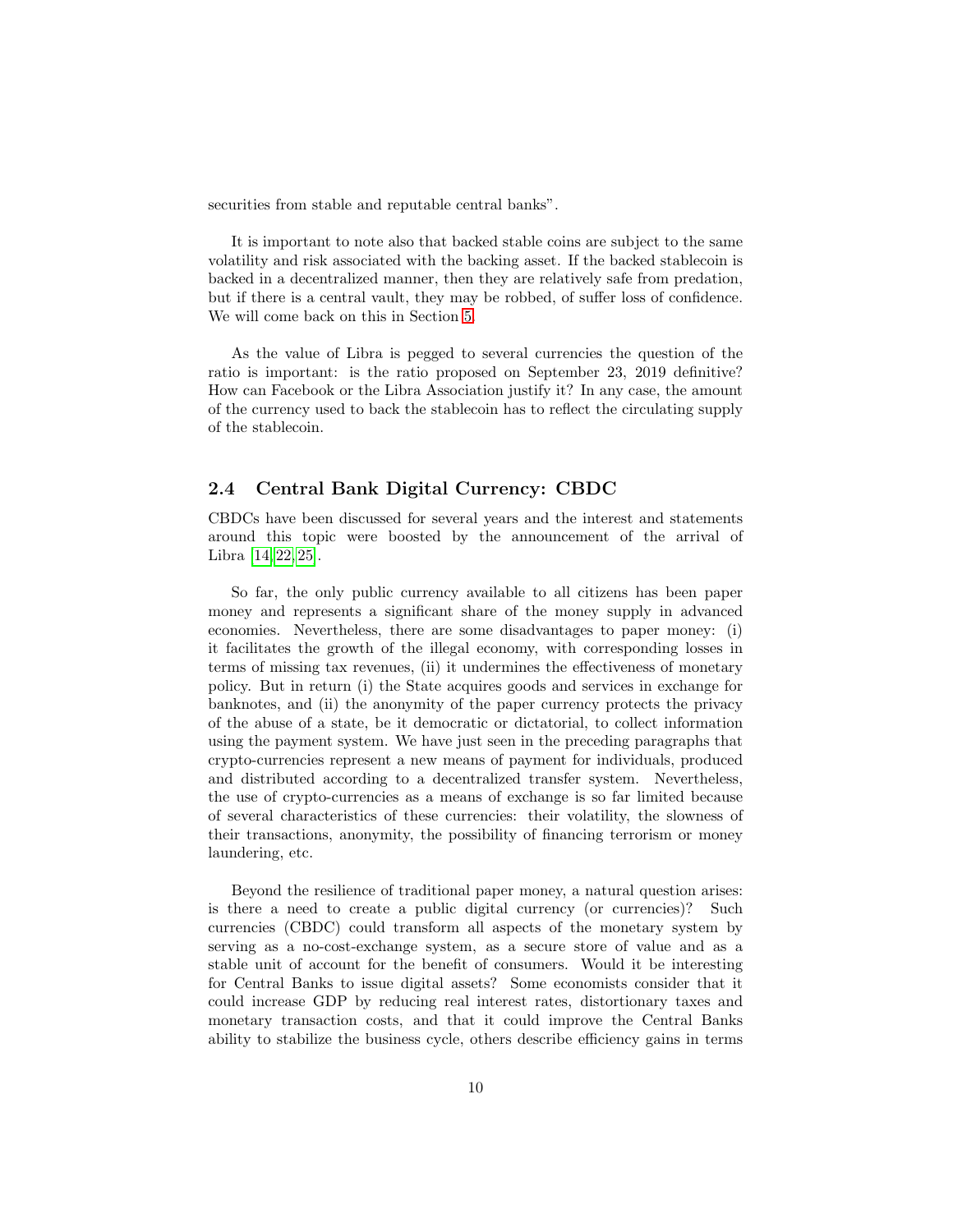of payments, clearing and settlement due to the absence of anonymity [\[5,](#page-31-8) [6\]](#page-31-9).

In countries where the Central Bank has little credibility, can a decentralized digital asset help to stabilize the economy? Assuming that some digital assets become widely accepted, would it be possible to have bank accounts labeled in these digital assets? If so, how would the banks integrate these accounts in their risk model, e.g. to compute their Basel capital adequacy rate? Underlying these issues, there is the liability issue attached to the digital assets. Who is responsible for any malfunction? Similarly, how to react to hacking?

The announcement of the creation of Libra has updated some of these issues. Like paper money, it would be a legal tender: the State would guarantee its role as a means of exchange (secure asset), but it would be distributed via centralized electronic networks. However, it would not have the anonymity property of the paper money which is distributed via decentralized physical exchanges.

Obviously, a number of issues raised by the Libra project would also arise with a CBDC, even though the Central Bank would ensure the stability of the currency in that case. For example, in such a system, all transactions are registered but the correspondence between user accounts and real-life identities is not a prerequisite. Thus, two conflicting points of concern arise, which are the privacy of users on one hand and the risk of money laundering on the other.

In this new environment, whatever protocol is considered, the issuer, the value of the currency and the means of distribution are to be taken into account. We analyze some of these points in the next sections in relation with the Libra project.

# <span id="page-10-0"></span>3 Technical considerations on the Libra Blockchain

The Libra Blockchain is defined as [\[1\]](#page-31-10):

a decentralized, programmable database designed to support a low-volatility cryptocurrency that will have the ability to serve as an efficient medium of exchange for billions of people around the world

Libra is already implemented in an open-source prototype, Libra Core, distributed under the Apache 2.0 License. Note that nowhere in this paper is the word blockchain used without being part of the currency name.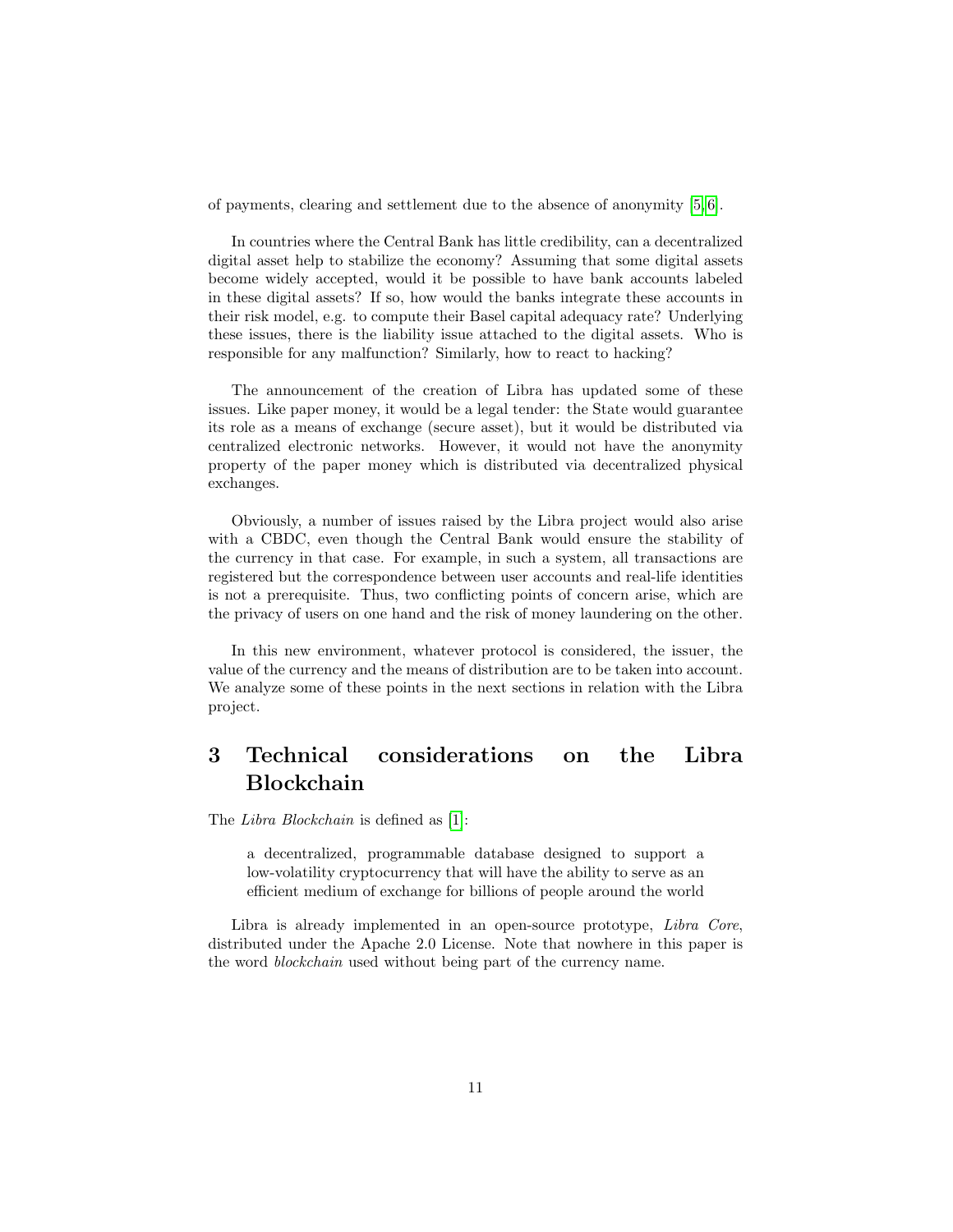### 3.1 A consortium blockchain

Unlike public blockchains, all users are not equal in Libra. A set of supernodes, called validators, are the only ones authorized to modify the database. The other nodes will be able to have a read-only access to that database. The validators are in charge of processing transactions and executing consensus algorithms to keep the database in a consistent state. Finally, the transactions are programmable (akin to the smart contracts introduced by Ethereum) in a new programming language called Move. In the first version, only predefined transactions are available but in the future it is said that users will be able to program their owns. However, no timeline is given regarding the implementation of this feature.

The validators are the members of the Libra Association that governs the network and manages the reserve. Initially, the validators will be entities selected by Facebook and who paid \$10 million. It is said that membership eligibility will shift to become completely open and based only on the member's holdings of Libra. This organisational system would be the administrative equivalent of a Proof-of-Stake, as it would probably be realized through a membership to the Swiss organization. However, in the paper dedicated to this issue [\[4\]](#page-31-11), no clear plan is described to achieve that goal. This undermines the description made by various media of Libra as a Proof-of-Stake system. Currently, Libra does not include any Proof-of-Stake mechanism as it relies on a permission system. The described governance mechanism is in fact more similar to a Proof-of-Authority (see Appendix [B\)](#page-33-1).

## 3.2 Lifetime of a transaction

The typical interaction of a client wanting to execute a transaction is the following:

- 1. The client contacts a validator node to submit a transaction. This validator is named the leader for that transaction.
- 2. The validator proposes the transaction to the other validators.
- 3. The network of validators executes the transaction and runs a consensus protocol.
- 4. The consensus protocol outputs a signature that proves that the transaction was carried out.

Hence, all transactions must first be proposed by a leader who acts as an intermediary between the client and the network of validators. It is to be noted that there is no protection against censorship attack in the system as described. For example, a validator could refuse to treat a transaction and claim that they cannot execute it for the moment because of a global issue or just return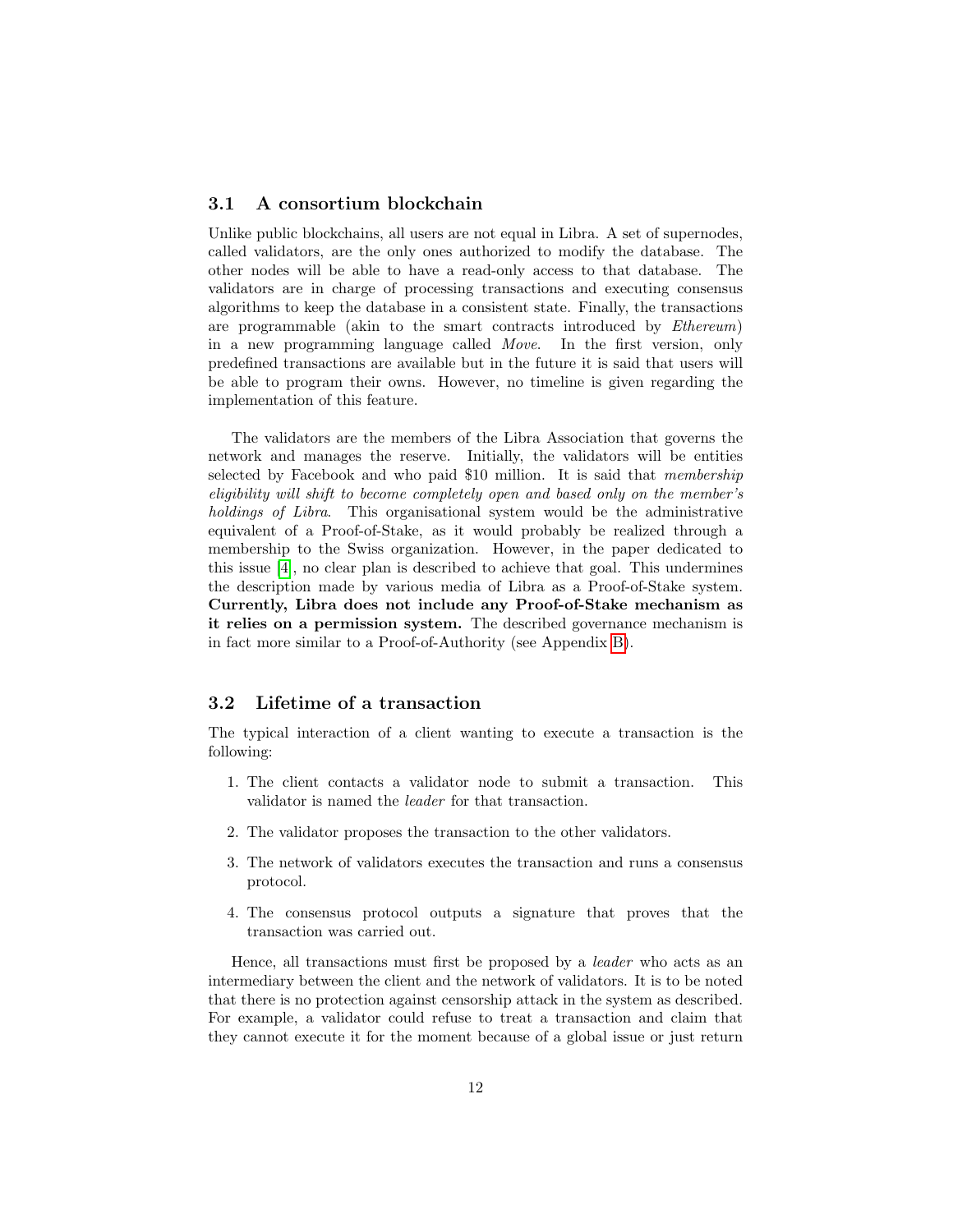an invalid answer.

### 3.3 Databases

We introduce the database of transactions, the queries and the user accounts and their relation with real-world entities.

#### 3.3.1 The database of transactions

The data of the Libra Blockchain is constituted of a versioned ledger modified by transactions that produce outputs. Each ledger version is identified by a number equal to the number of transactions that have been executed. The ledger's state at time i is noted  $S_i$ . Applying transaction  $T_i$  to  $S_{i-1}$  produces  $S_i$  along with an output  $O_i$ . Thus, the entire database at time n is constituted of the triplets  $(S_i, T_i, O_i)$  for every  $0 \le i \le n$ .

Even the Libra paper states: "There is no concept of a block of transactions in the ledger history." How then can Libra be called a blockchain?

#### 3.3.2 Queries

The whitepaper [\[1\]](#page-31-10) claims that clients will be able to issue queries to read data from the global database. When a transaction is executed, the database is modified and the new state is collectively signed by all or a part of the validators. This allows a client to verify the answer to a query without trusting the third party.

Furthermore, the sparse Merkle tree data structure allows any client to perform authenticated read queries. Thus, those queries can be answered by any actor with a copy of the state, and this actor will be able to generate the cryptographic proof that the answer is correct. A similar mechanism allows untrusted third parties to provide feeds for events that can be cryptographically verified by any client.

Downloading the entire database should also be possible, and is said to allow the verification of past transactions. However, no mechanism is described to report or punish a dishonest validator through the Libra protocol.

#### <span id="page-12-0"></span>3.3.3 User Accounts

Libra uses an account system that authenticates users through public-key cryptography. An account can possess both data and code. For example, the data will contain the amount of Libra this account possesses. An account is not linked by the Libra protocol to a real-world identity. However, the US Anti-Money Laundering (AML) and terrorism financing standards that must be met by Facebook will force the Libra exchanges to register the real-world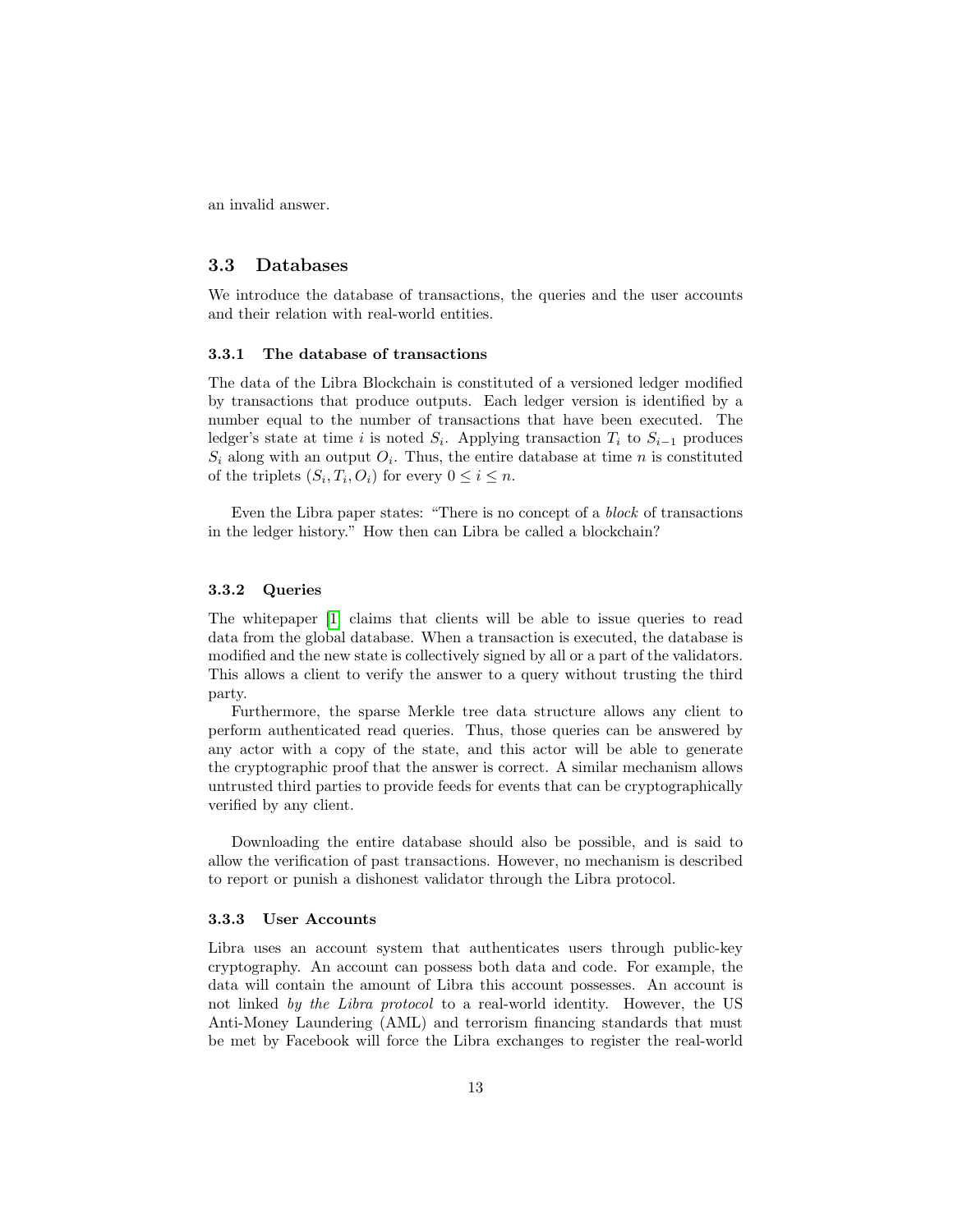identity of people when they change fiat currencies for Libra<sup>[18](#page-13-0)</sup>. For the existing crypto-currencies (like Bitcoin), most of the crypto-exchanges already record the banking information of their clients. However, since coin mining is possible in Bitcoin, anybody can in theory obtain new money that is not linked to any real-world identity. This problem does not exist in Libra as the only way to create new coins is to invest in the reserve of the Libra Association.

However, if a new user receives money from an existing user, it is not possible to know the real-world identity of the receiver unless the sender discloses it. Will Facebook require new accounts to be linked to a real-world identity? If they don't, the cost of any investigation for money laundering will skyrocket. If they do, it will give the members of the Libra Association a significant edge over the other nodes by allowing them to know the real-world identity of the accounts and aggregate the behavior of individuals.

Hence, it is probable that the mapping between real-world entities and Libra accounts will constitute another source of data, not stored by the Libra blockchain but by the Association members.

Thus, Libra places itself in opposition to the very foundations of crypto-currencies, namely the cypherpunk and crypto anarchist movements aiming to overcome the centralization of banking services.

#### 3.4 Programmable resources

Programs defined on the Libra blockchain are called modules and are similar to Ethereum's smart contracts. They are represented in the Move bytecode [19](#page-13-1). The Move language is not yet released and in the current version of Libra, a lower-level but human-readable language (called Move IR for intermediate representation) is used.

Thus, it can be considered that any module distributed through the Libra blockchain will be open-source. Because the Apache 2.0 license under which Libra Core is released is a permissive license, the Libra modules can be licensed differently by their creators. What steps will Libra take to protect the intellectual property of their users?

#### 3.4.1 Security

For the moment, no feature to update modules is implemented, which raises security concerns as it won't be possible to fix even known bugs before attackers find them. Attacks of smart contracts on the Ethereum platform

<span id="page-13-0"></span> $^{18}{\rm https://cointelograph.com/news/libra-must-comply-with-anti-money-laundering-}$ [standards-us-treasury](https://cointelegraph.com/news/libra-must-comply-with-anti-money-laundering-standards-us-treasury)

<span id="page-13-1"></span><sup>19</sup>Bytecodes are a mid-level representation of a program: the highest level is the human-readable source code whereas the lowest level is the compiled program. A bytecode is typically executed by a virtual machine and for most existing languages, it is possible to easily produce human-readable source code from a bytecode representation.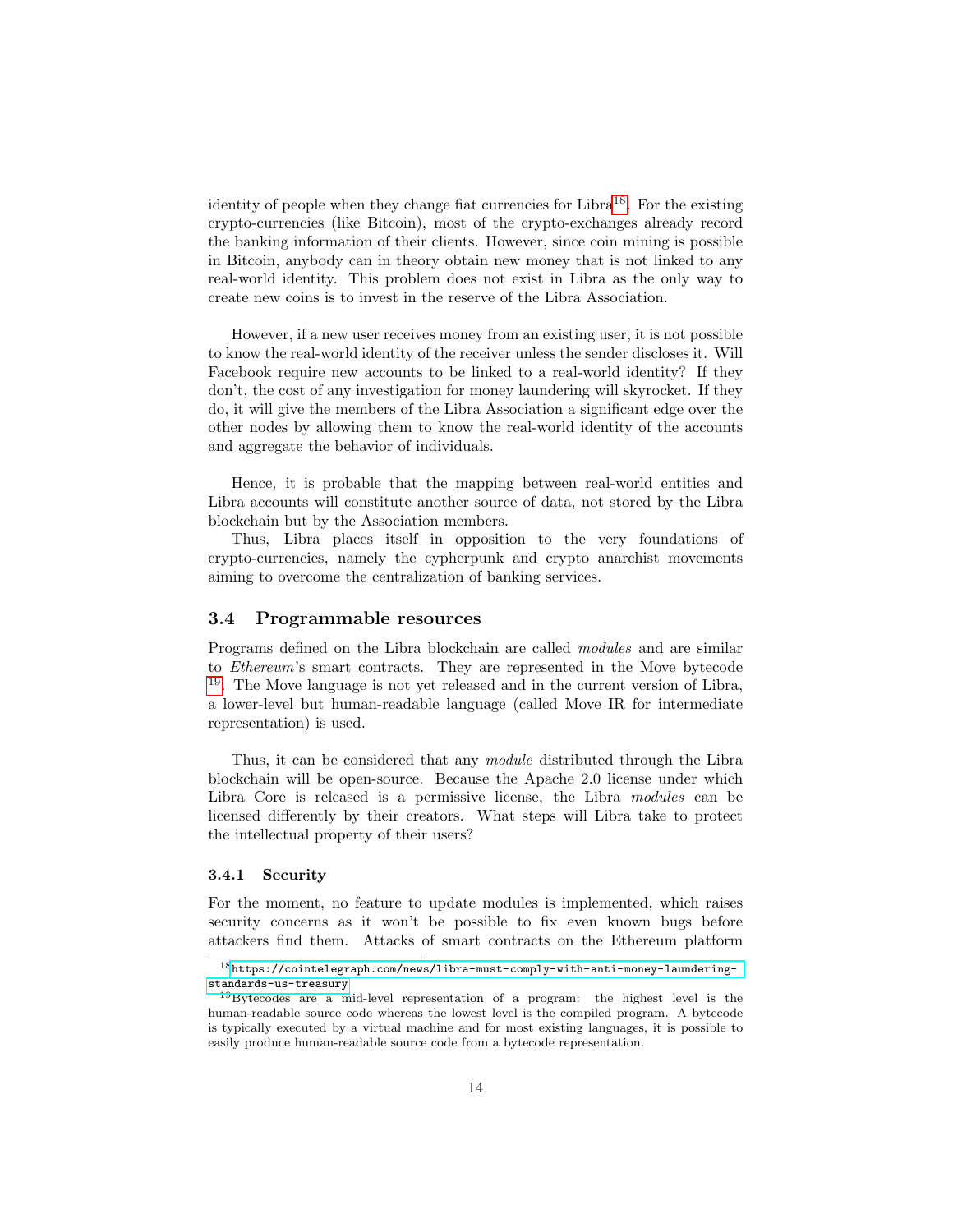are frequent [\[3\]](#page-31-12). The most famous, The DAO attack, allowed hackers to steal 3.6 million Ether in a few hours, worth about \$50 million at the time and more than \$700 million now. Other errors of implementation can freeze smart contracts, making their assets unusable instead of stealing them.

If accounts are linked to real-world identities, attacks will be less likely on the Libra Blockchain as legal sanctions would be applicable. However, this risk is not non-existent, with some countries not being bound by extradition treaties. Even worse, these bugs could be triggered inadvertently and unlike transferred money that can be sent back, burnt money is not normally recoverable. What guarantees will Libra offer to address smart contract bugs? For the moment, type-safety, reference-safety, and resource-safety are guaranteed by bytecode verification but it doesn't exclude. Are the Association or the validators likely to reverse some transactions? How will they decide to do so?

#### 3.4.2 The gas mechanism

To mitigate the risk of denial-of-service attacks, Libra uses the gas mechanism introduced by Ethereum: every transaction is associated with a cost imputed to the client and expressed in gas. The fee associated with any transaction is proportional to the computing power used by the transaction and can be predicted (e.g. every operation has a fixed cost). However, the gas price is subject to variations over time: it rises when there are a lot of transactions to execute. The mechanism that decides the gas price is not detailed in the paper. A consequence of the gas system is that validators are supposed to treat transactions with higher gas price first and are allowed to dismiss some of the others.

Since the gas price is not publicly determined by the protocol or by a trusted actor, validators are free to "drop transactions with low prices when the system is congested" [\[1\]](#page-31-10). This means that the level of the fees can change arbitrarily and dynamically and this process is not clear for the users. The user has no guarantee that his transaction will be done, depending on the fees they propose. This raises concerns over competition mechanisms that will come into play. A rule capping the gas price in normal load situations should therefore be put in place, to prevent consumer isolation and ensure the liquidity of Libra.

#### 3.4.3 Storage capabilities

Beside computation power, another limited resource is memory. The paper mentions the possibility of a similar gas system to limit storage. Even in the absence of such mechanism, a denial-of-service attack based on short-term memory would be costly: the memory usage of any program is always limited (up to a constant) by the number of operations it makes. Instead, the real cost of the memory is for long-term storage.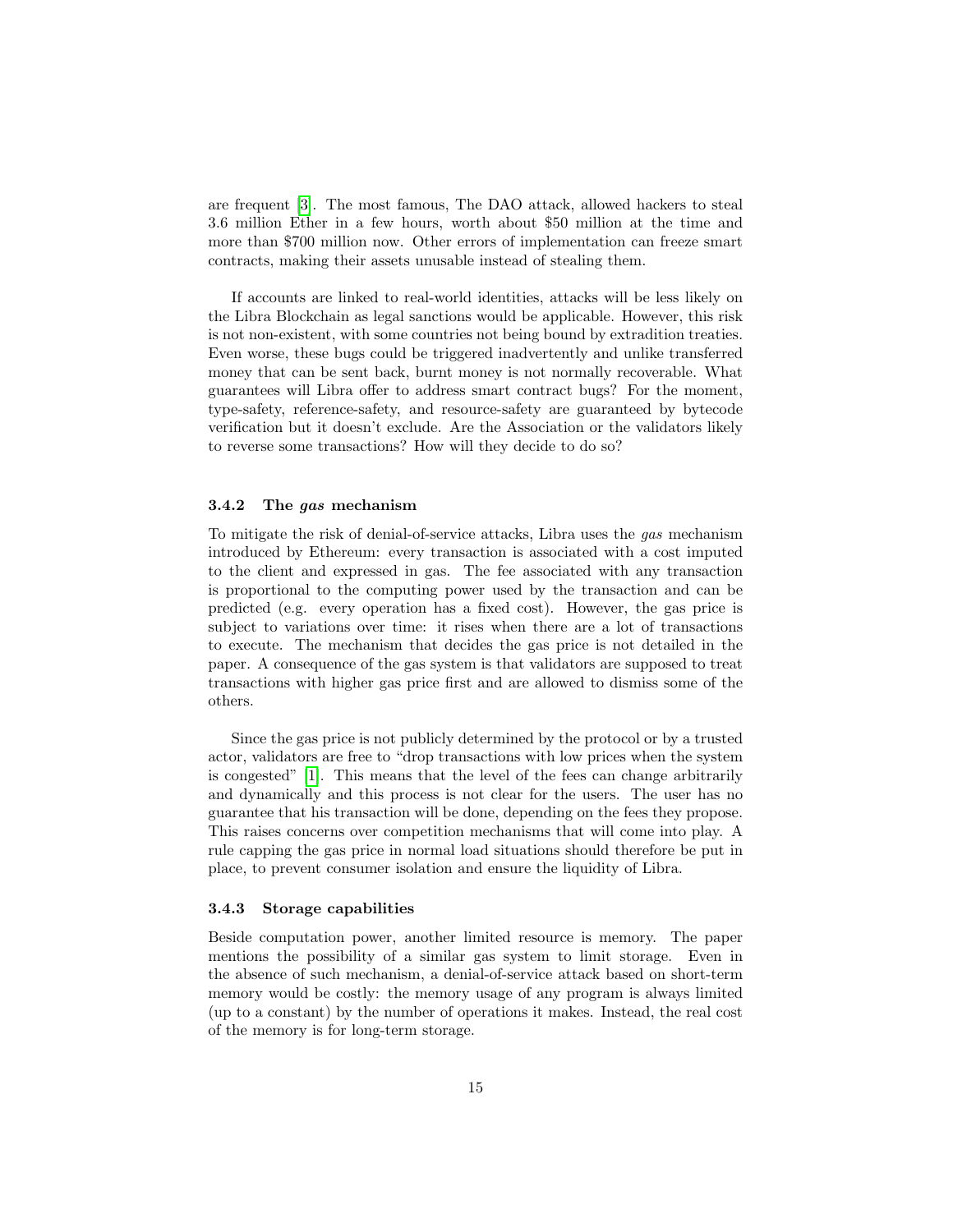Thus, a rent-based system along with a policy to define data expiration times would be more adapted to limit the storage used by transactions and is briefly described. In this mechanism, a fee in Libra would be charged and proportional to the size of the data and the time during which it has to be accessible. However, in that system, the validator nodes are said to be able to recache the contents of a transaction after the expiration time. Thus, the validators still keep a copy of any data.

This memory management system raises further concerns regarding data protection laws. For example, no company targeting European customers should use a Libra smart contract to store personal data because of the right to erasure (see Section [4.4\)](#page-21-0).

### 3.5 The Byzantine consensus protocol

At the core of Libra is the concept of Byzantine fault tolerance, which allows components of a distributed system to fail unpredictably without disrupting the operation of the whole system.

The Byzantine consensus protocol of Libra, LibraBFT, is based on HotStuff and similar to a lot of modern protocols. The collective decisions are all authenticated using Quorum Certificates, as in most Byzantine agreement algorithms. Such QCs are collective signatures that ensure that two thirds of the validators agreed to a transaction. The particularity of the QCs used by Libra is that they preserve the identity of the validators who signed. Thus, the cryptographic internals of the signature mechanism are problematic to determine the liability of the validators. If an unlawful transaction was validated, the responsibility would probably be shared by all the validators as there is no way to know the identity of the validators who accepted it.

### 3.6 Authorized resellers

The service of conversion between fiat currencies and Libra is planned to be ensured by authorized resellers.

As with any secured system, the weakest spot is its interactions with other systems. Authorized resellers will be able to indirectly control the minting and burning of coins by exchanging fiat and Libra coins and asking the validators to adapt the volume of coins to the demand. How are the communications between the resellers and the Libra association secured and authenticated? What measures are put in place to ensure the trustworthiness of the resellers? How is the risk that some resellers go bankrupt managed?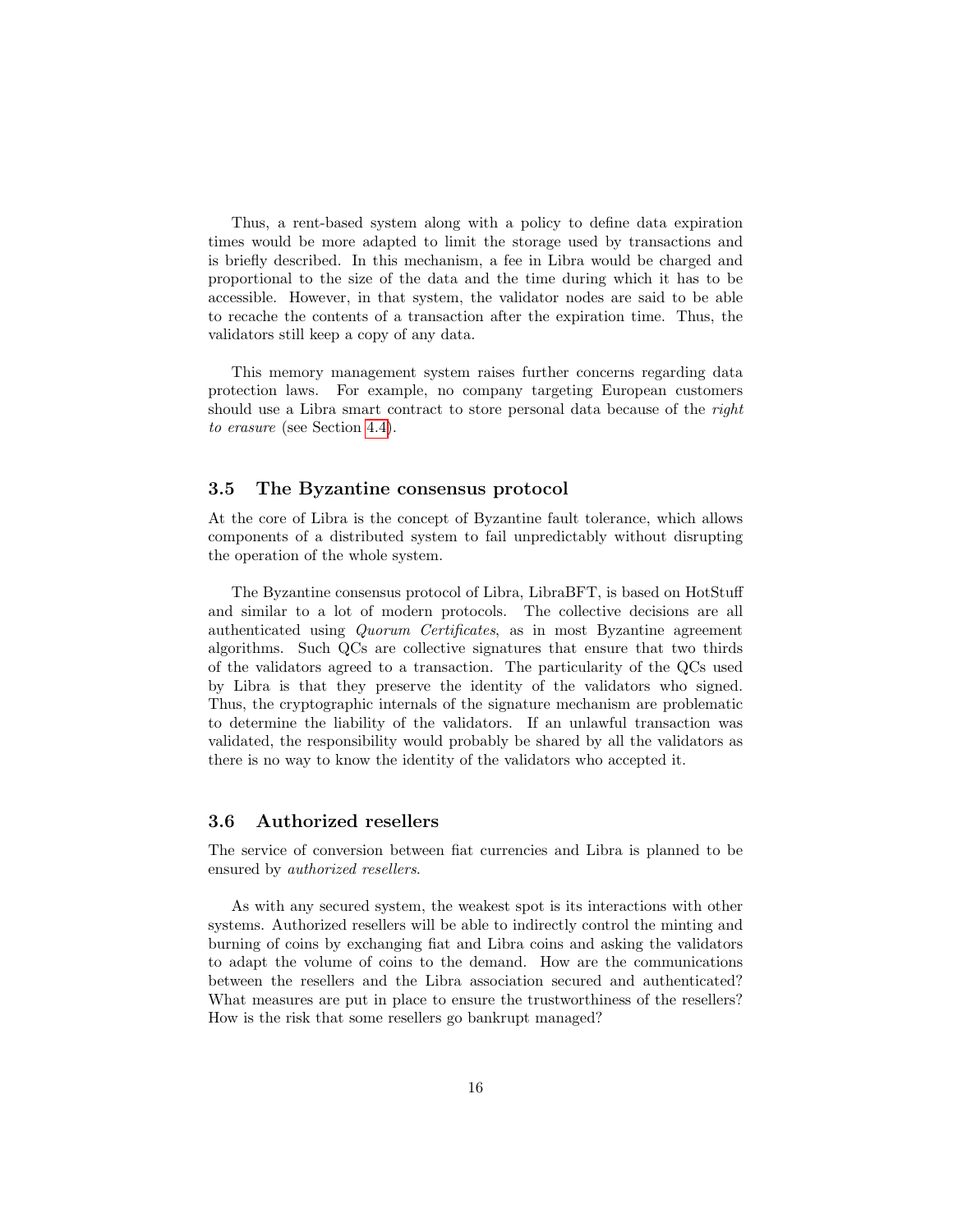### 3.7 Latency and resiliency

The blockchain is said to support up to 1,000 transactions per second with 10-second intervals between transactions [\[1\]](#page-31-10): is it sufficient to be competitive against other systems? It seems that the volume of exchanges will be much lower than what is offered by the other classical payments like Visa, Mastercard or Paypal who withdrew from the project in October 2019.

We also learn in the same paper that validators will be able to store up to 4 billions accounts and that they are free to discard historical data to be able to process new transactions. What is the insurance for a client that their transactions have not been discarded? Nothing is said about consumer protection or traceability.

# <span id="page-16-0"></span>4 Regulatory aspects

In the previous Section, we have addressed some questions arising from the protocol itself, mainly about the protection of the customers (account, transaction, privacy, security, etc.). In this Section, we address some other regulatory aspects concerning the Libra project. First, we describe the dual governance system of the Association and of the protocol. We then ask questions about the applicability of an external jurisdiction. We also approach the regulation of Libra as a platform of payment. Finally, we analyse the applicability of data protection directives like the GDPR to Libra.

#### 4.1 Governance

A centralized organization is naturally given a hierarchy that is liable and must deal with any situation that does not achieve the chosen objective. In the decentralized world, this structure does not always exist and rules have to be put in place to reduce bad behaviors and negative outcomes. Thus, specifying the governance system becomes crucial to control the actions of the ecosystem actors.

It is important to distinguish between two different levels of governance that are relevant for Libra: the traditional governance of the Libra Association based in Switzerland, and the algorithmic governance of the Libra Blockchain yet to be launched.

# 4.1.1 Governance of the Libra Association

The governance of the Libra Association is similar to a circle of investors who have paid the amount required to belong to the Association. This Association manages the code (development, update, search, extension of the system, ...).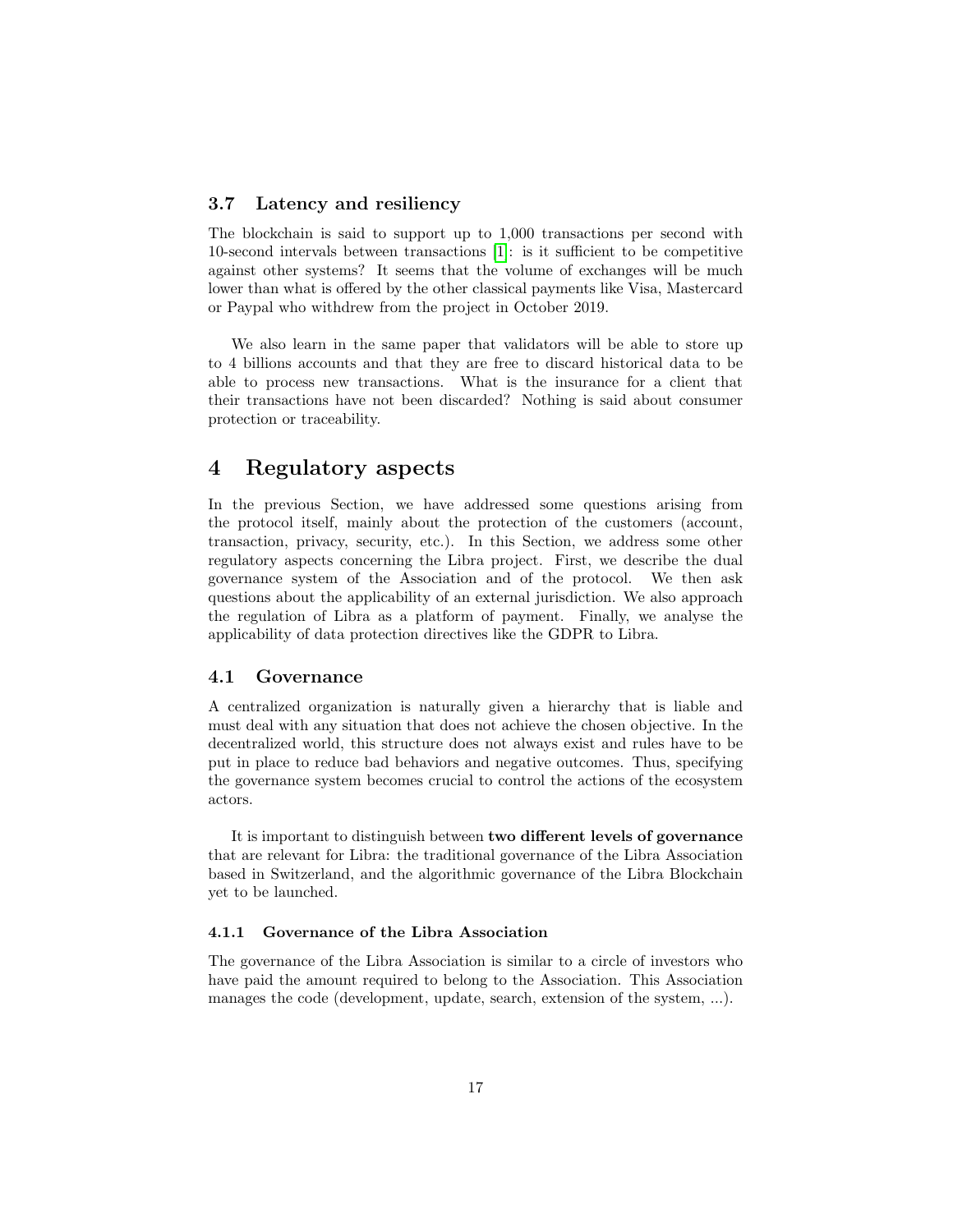Concerning the governance of the Association, in an interview with senators on July 16, 2019, David Marcus (CEO of Calibra) declared: "you'll have this council of a hundred or more members that will make decisions and will elect a board that will be between five to nineteen members and that board will then of course elect a managing director and the Association will have a staff to perform the governance function that it is supposed to look after<sup>"[20](#page-17-0)</sup>. Nevertheless, nothing is specified for the moment on the way the decisions will be taken: What is the voting system of the Association? How do new members enter the Association? On other side, who can leave the network and how?

Concerning possibly malicious members, what rules are to be applied? Can they be banned? What are the consequences for the management of the Reserve? Are the mechanisms put in place by Libra sufficiently clear, supposing they exist?

#### 4.1.2 Governance of the Libra Blockchain

It seems that Libra wants to implement some sort of algorithmic governance: "[The Libra Association] can create Move modules that delegate the authority to mint and burn coins to an operational arm that interacts with authorized resellers." [\[1\]](#page-31-10). Thus, using Move, they will be able to use "flexible governance mechanisms such as this will allow the Council to assert its authority and take over its delegated authority through a vote". It is not clear how the members of the Association are concerned in the decision of the management of the Reserve which is a key point for this project [\[1\]](#page-31-10).

Distributed governance is based on a *flat-hierarchy* philosophy and on the idea that token holders will dedicate sufficient time to participate and vote according to the interests of the company. To strengthen the investor involvement, many projects have thus developed incentives which can be summarized as a monetization of attention methodology, by granting rewards (like tokens) to acquire the attention of a network of investors. What powers will be given to validators? Their role need to be clearly identified and defined in the Libra project.

A conflict between validators could happen. How does the protocol react to avoid collusion, misappropriation of funds or non-compliance with rules to make transactions in a continuous and non-discriminatory way?

In fact, we observe that in the first version of Libra, the validation process will be controlled by the founding members of the Libra Association. Then, the Libra project aims to move toward a decentralized governance architecture. However, no clear plan or technical protocol is proposed to achieve this objective.

This new governance process that combines traditional and algorithmic

<span id="page-17-0"></span><sup>20</sup><https://youtu.be/xUQpmEjgFAU?t=4294>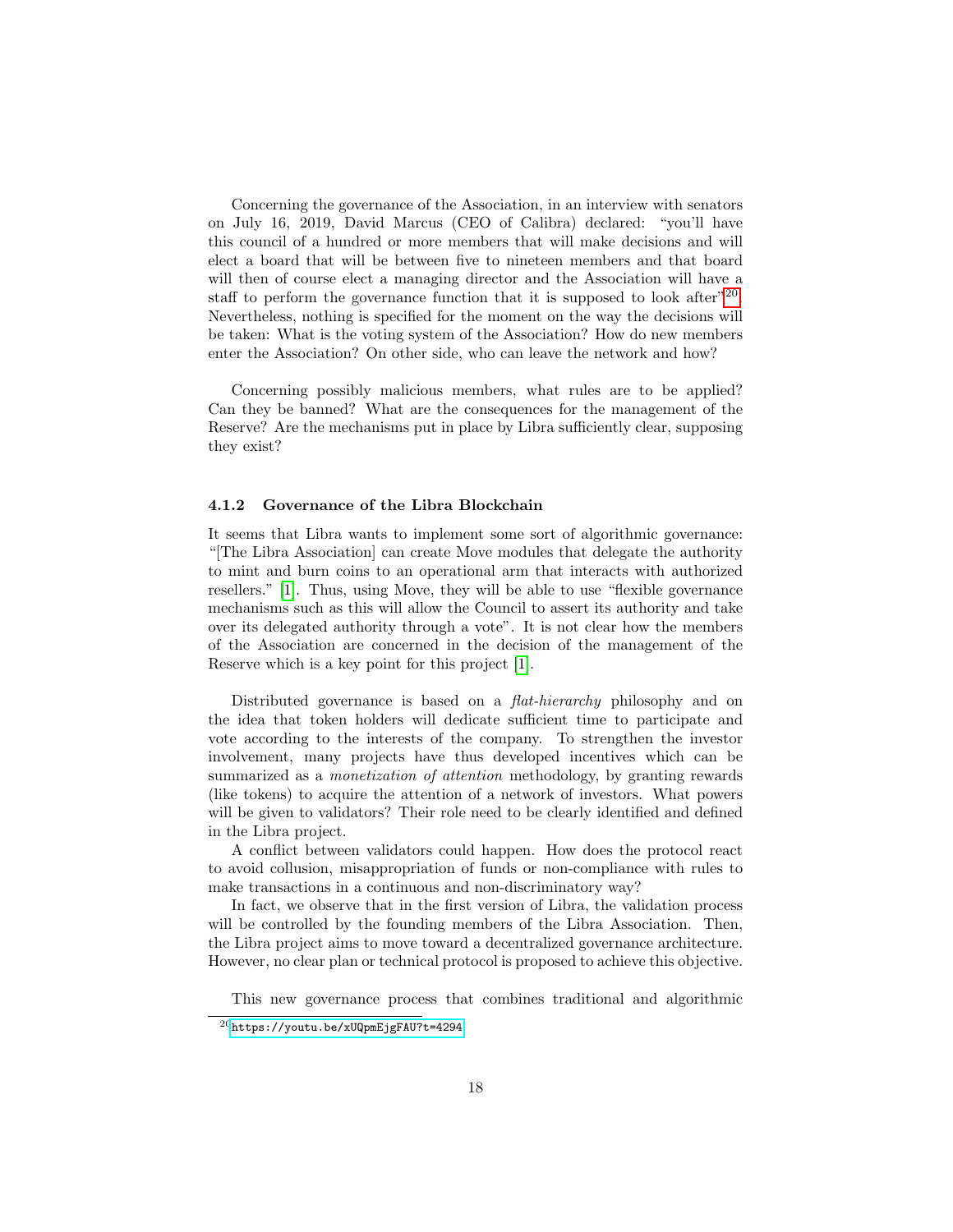governance has not been totally analyzed and opens interesting questions. Indeed, governance of decision-making bodies plays a crucial role in the stability design. The stability mechanism will be automated in a day-by-day functioning on the network, but monetary and fiscal policies, like the management of the Reserve, cannot be fully automated.

### 4.2 External jurisdiction

The biggest obstacle to the legislation of Blockchain technologies is that they are traditionally decentralized by essence. However, Libra, as a stable coin, aims to represent a new milestone in the adoption of Blockchain technologies. The pegging mechanism they introduce is based on a centralized governance by the Libra Association. As such, regulations could be applied to this entity. This Association is based in Switzerland. However, all members are from foreign countries, with a majority of American members.

From the European point of view, it is already a matter of defining the object to be regulated: is it an electronic money as per the Electronic Money Directive (EMD2), a financial instrument as per the Market in Financial Instruments Directive (MiFID), a fund as per the Payment Service Directive  $(PSD2)^{21}$  $(PSD2)^{21}$  $(PSD2)^{21}$ , or an object of a new nature that does not constitute a regular activity under European law?

In some aspects, the technological nature of this project can get in the way of the regulators. For example, in the event of an inquiry about a wrongful transaction validated through the Libra protocol, all validators (currently the members of the Association) would be involved because the anonymous signature mechanism protects the identity of the validators who accepted that transaction.

# 4.3 Libra as a payment platform

#### 4.3.1 Authorization

In order to be able to play the role of payment platforms, the Libra payment platform must seek the authorization of the financial authorities. They filed such a request to the  $FIMNA^{22}$  $FIMNA^{22}$  $FIMNA^{22}$  in Switzerland on September 11, 2019. Simultaneously, the President of the United States, Donald Trump, wrote on his Twitter account: "If Facebook and other companies want to become a bank, they must seek a new Banking Charter and become subject to all Banking Regulations, just like other Banks, both National and International."<sup>[23](#page-18-2)</sup>.

<span id="page-18-0"></span><sup>21</sup> "Directive 2004/39/EC". Official Journal of the European Union. 2004. Retrieved 20 March 2008.

<span id="page-18-1"></span><sup>22</sup>Financial Market Supervisory Authority

<span id="page-18-2"></span> $^{23}{\tt https://tvitter.com/realdonaldtrump/status/1149472284702208000}$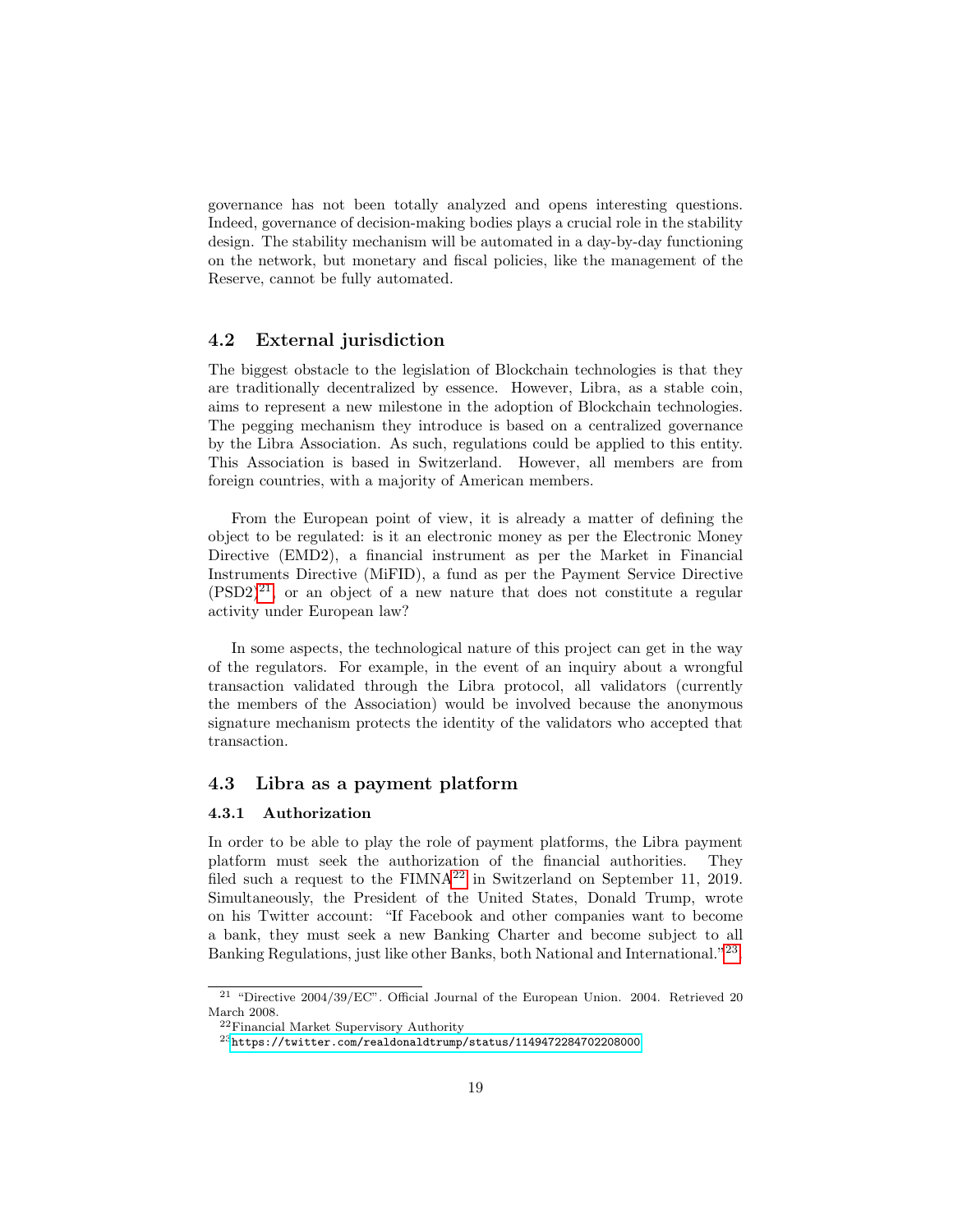How is it possible for Libra to meet the demand of regulators when the rules in terms of regulation are very different from one country to another? What will be the trust of countries in that currency and the transactions done with it? May there be an embargo on the Libra from some countries?

It is important that all countries adopt the same policy regarding Libra: if one country authorizes Libra as an asset, the conversion to all currencies will be possible by propagation.

#### 4.3.2 Consumer protection

At the infrastructure level, what would happen if the system was unavailable (whatever the cause of the unavailability), thus interrupting all transactions? The economy of one or more countries would be blocked. To whom the customers of this system could turn to case of injury? Several courts of justice would be concerned. We already see many disparities in the current legislation regarding the status of blockchain [\[7,](#page-31-13) [16\]](#page-32-8). How can these issues be understood in the framework of Libra?

Will the principles of scalability developed in the Move code be able to avoid traffic jams: it is proposed to increase the level of fees in case of high demand. How to be sure that will be enough? Would customers have insurance in terms of maximum time for the transfer of their requests?

What would happen in case of cyber-attack (or just in case of rumors of this type)? One can easily foresee a panic phenomena on the part of holders of Libra who will try to sell their assets, potentially leading to a risk of bank run.

#### 4.3.3 Know Your Customer and Anti-Money Laundering

The fight against corruption, especially in the banking system, is not a new subject. The Foreign Corrupt Practices Act (FCPA), although published in 1977 in a very turbulent environment marked by the Watergate case, remains more relevant than ever. Its implementation remains a joint priority of the Department of Justice (DOJ) and the Securities and Exchange Commission (SEC) in the United States. The UK also published very strong regulation, the UK Bribery Act in July 2011, which is recognized as one of the most demanding anti-corruption laws.

In 1989 the G7 established the Financial Action Task Force (FATF) and decided that "When a company acts for a customer, it must know the beneficial owner of the operation, that is to say the natural person(s) who own or control effectively a client and/or the natural person on whose behalf a transaction is done" [\[18\]](#page-32-9).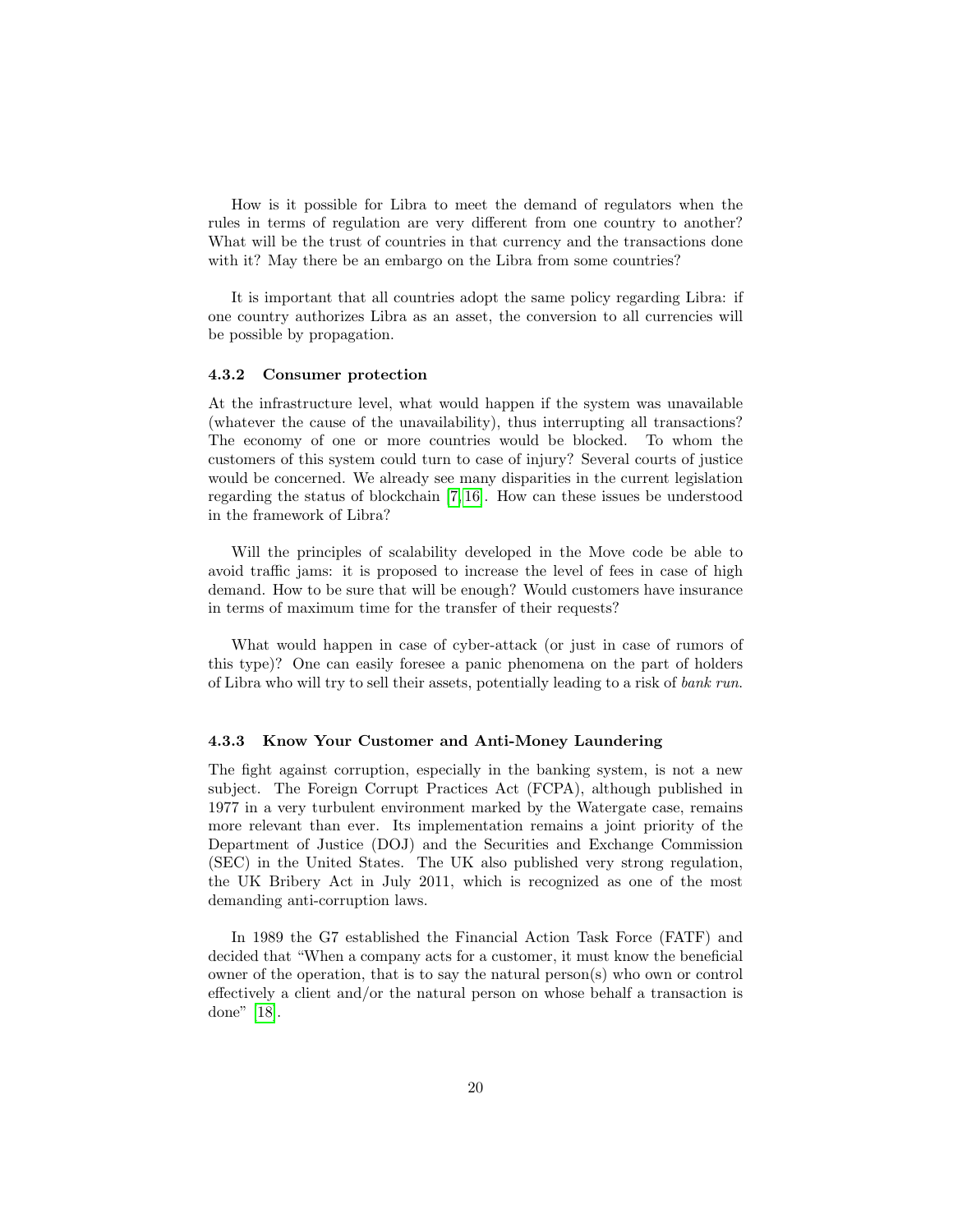Recently, authorities in the US and abroad have increased their focus on modernizing and enforcing anti-money laundering and terrorism financing (AML) regulations. As part of these efforts, the US's Financial Crimes Enforcement Network (FinCEN) proposed Know Your Customer (KYC) requirements in 2014, which were finalized in 2016. FinCEN's KYC requirements were proposed as part of a broader regulation setting out the core elements of a customer due diligence program. Taken together, these elements are intended to help financial institutions to avoid illicit transactions by improving their view of their clients' identities and business relationships.[24](#page-20-0)

Concomitantly, Europe adopted the Directive 2014/95 / EU of the European Parliament and of the Council on October 22, 2014 amending Directive 2013/34 / EU concerning "the publication of non-financial information and information on the diversity of their activities by certain large companies and groups". Following this directive, for example in France, the Sapin II law passed in 2016 and imposes that companies with an international dimension comply with certain national and international laws and regulations linked to the fight against corruption in relation with extraterritoriality rules in particular<sup>[25](#page-20-1)</sup>.

The concepts of extra-territoriality are associated with the Foreign Corrupt Practices Act (FCPA) to combat bribery of public officials abroad. It covers all acts of corruption by companies or persons, US or non-US, that are either located in the US, or simply listed on US stock exchanges, or who participate in a way or another to a regulated financial market in the United States. It is implemented by the Office of Foreign Assets Control.

Countries have also tightened their legislation, and supervisory institutions are responsible for these issues, the TracFin, and CNIL in France, in England this concerns the FSA, La Bafin in Germany, in Singapore the MAS, etc.

Thus, each financial institution has to indulge in the Know-Your-Customer (KYC) process with customers to comply with regulations, such as Anti-Money Laundering (AML) and Countering the Financing of Terrorism (CFT). Each Line of Business within a financial institution performs their own customer checks. The customer typically provides KYC documents each time he requires services within an institution. How is Libra going to solve to protect the customer and provide the information at the institutions responsible of the supervision relative to KYC, AML and CFT? As part of the implementation of a regulation, it will be necessary to establish a system verifying that the rules governing the KYC process and the AML regulations are respected. What entity, independent of Libra, could play this role?

<span id="page-20-0"></span> $^{24}\rm{https://corpgov.law.harvard.edu/2016/02/07/fincen-know-your-customer-}$ [requirements/](https://corpgov.law.harvard.edu/2016/02/07/fincen-know-your-customer-requirements/)

<span id="page-20-1"></span> $^{25}$ The Sapin II Law (2016). 2016-1691 of 9 December 2016.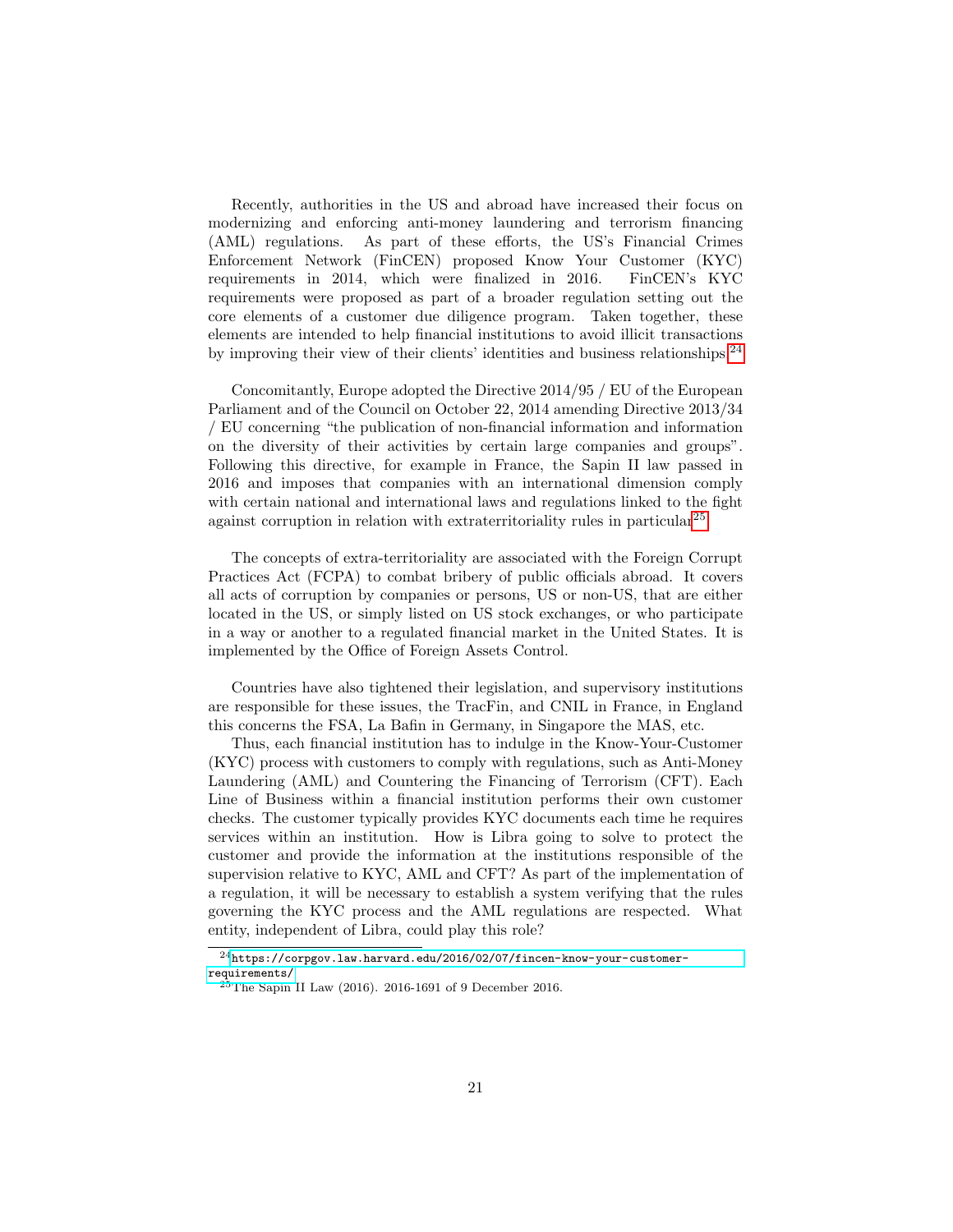### <span id="page-21-0"></span>4.4 Compliance with Data Protection Directives

We first remind the reader that Libra possesses data at at least two very different levels: the blockchain transaction data that are public and the user account data (see section [3.3.3\)](#page-12-0) that will be owned by companies. The former is limited and difficult to regulate while the regulatory efforts should be concentrated on the latter. Some third-party services might also emerge around Libra, we also put them in the second category. In this part, we mainly address the regulation of the first category, the blockchain transaction data, as it is the most original and difficult to comprehend.

In Europe, the General Data Protection Regulation  $(GDPR)^{26}$  $(GDPR)^{26}$  $(GDPR)^{26}$  that came into application on May 2018 has the objective to reach a balance between data protection and legitimate use of data. The GDPR aims among other things to take into account the significant technological developments on the past 25 years, keeping their goal of the protection of the individual rights. The database technology that enables the decentralization of data storage and processing through blockchain seems to be difficult to interpret in the frame of the GDPR. If those challenges seem difficult with public blockchain, in the case of a private permissioned network, the requirements could be easier to interpret and implement. They have to be identified and integrated in the process. We list some of the obligations created by the GDPR and try to understand if Libra has taken them into account.

Some issues that Libra needs to address to be compliant with the GDPR rules concern: (i) the identification of the identity and obligations of data controllers and data processors, (ii) the identification of the processings that are necessary for the performance of the service (article 6.1 of the GDPR), (iii) the exercise of some data subject rights: it could be difficult to rectify or remove personal data from the network (right to erasure). Thus, the main point for regulators is to identify a data controller having lawful grounds to collect the information as defined in the GDPR, must be transparent about how it intends to use the data and must ensure that he does nothing unlawful with them.

This data controller also has the responsibility to safeguard the personal data they collect "whether against hacks or against accidental loss, destruction and damage"<sup>[27](#page-21-2)</sup>. The personal data "shall be collected for specified, explicit and legitimate purposes", and only used for the purposes that have been stated, and also data "must be kept in a form which permits identification for data subjects for no longer than necessary" for the stated purposed.

<span id="page-21-1"></span><sup>26</sup> "Official Journal L 119/2016". eur-lex.europa.eu. Archived from the original on 22 November 2018. Retrieved 26 May 2018.

<span id="page-21-2"></span> $^{27}$  "EUR-Lex – 32016R0679 – EN – EUR-Lex". eur-lex.europa.eu. Archived from the original on 17 March 2018. Retrieved 21 March 2018.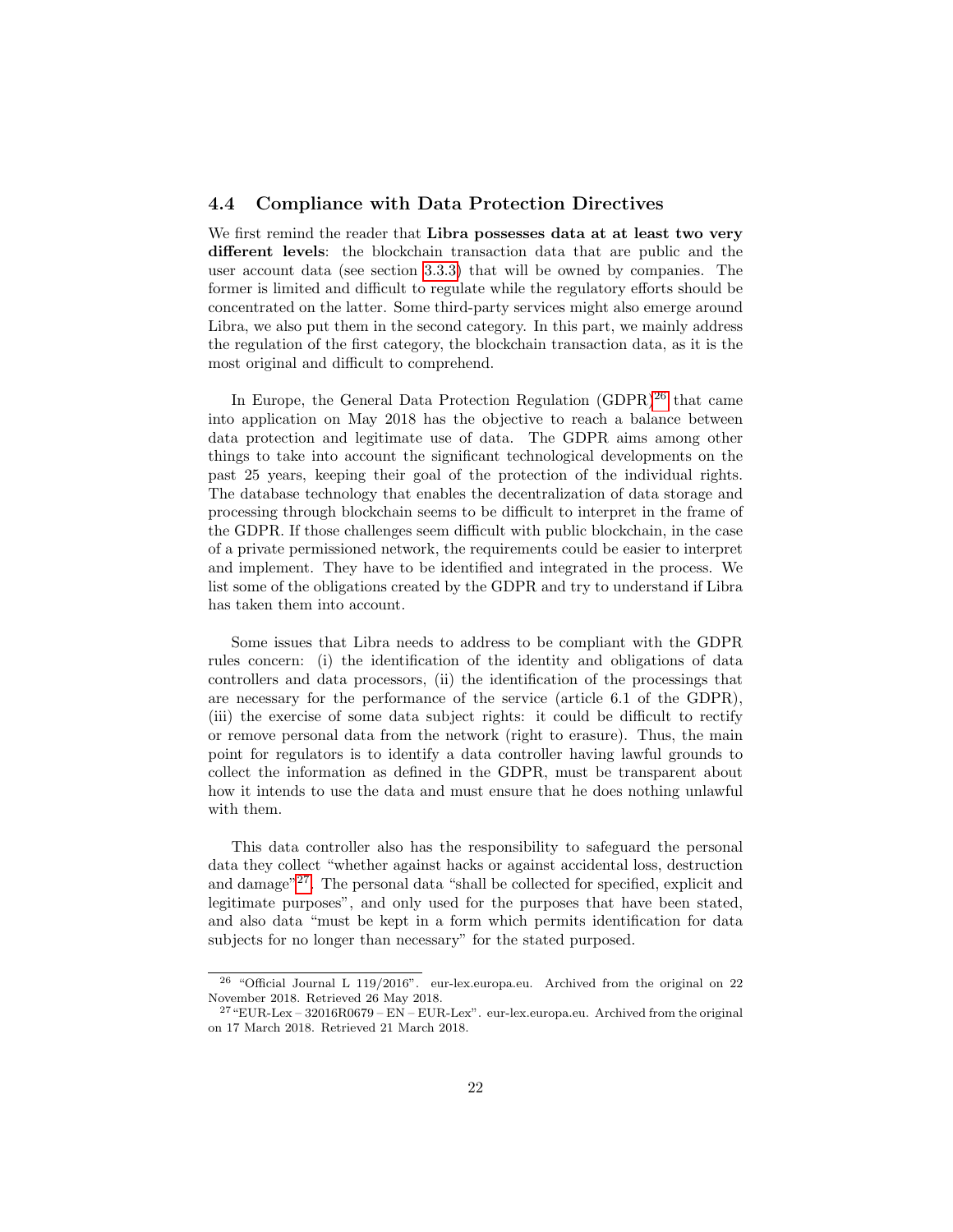In the case of Libra, where validators are part of the governance, rules need to be precisely defined to decide who is able to see the data and who is going to play the role of data controller or of joint controllers. In any case each network participant should agree to some terms and conditions relative to GDPR directives before being granted access to the network.

An important fact is that, because of the decentralized nature of Libra, the data will be shared with nodes all over the world. Hence, the GDPR rules regarding data transfers outside the EU apply to any data present on the Libra Blockchain.

The regulation of other countries can somehow get in the way. For example, how is it possible to reconcile the GDPR and the CLOUD (Clarifying Lawful Overseas Use of Data) Act? The former asks for respect of the data ownership where as the latter clarifies the rules allowing the US authorities to requisition data stored outside their territory by U.S.-based technology companies. We know that this American regulation poses difficulties in terms of respect for privacy, especially for Europeans. What solution does Libra propose to answer at the same time the requests of the GDPR and the CLOUD Act?

# <span id="page-22-0"></span>5 Risks and Libra's project

What is the real objective of the Libra project? The Libra project is at the opposite of a decentralized system even if it is presented as using a peer-to-peer system. Decentralized systems facilitate innovation and competition to produce newer, better and cheaper financial services: this aspect is not clear with this project. Indeed, it is said that the project can move to this decentralisation, but how to be sure of this evolution and how will it work?

Any project based on a blockchain-related innovative system creates new risks we need to analyze. This project is challenging because it combines many risks for which answers and strategies must be developed. We can distinguish several kind of risks (without being exhaustive): financial, economic, political, technological, operational, ethic, privacy, etc. even if the barrier between all these risks is not strict. As soon as the project was brought up in June 2019, some of these risks have been identified. It is interesting to verify whether Libra addresses them in the documents that are available.

# 5.1 Political risks

The political risk is probably the first one that the national institutions and politics mentioned as soon as the project has been announced. Some concerns are: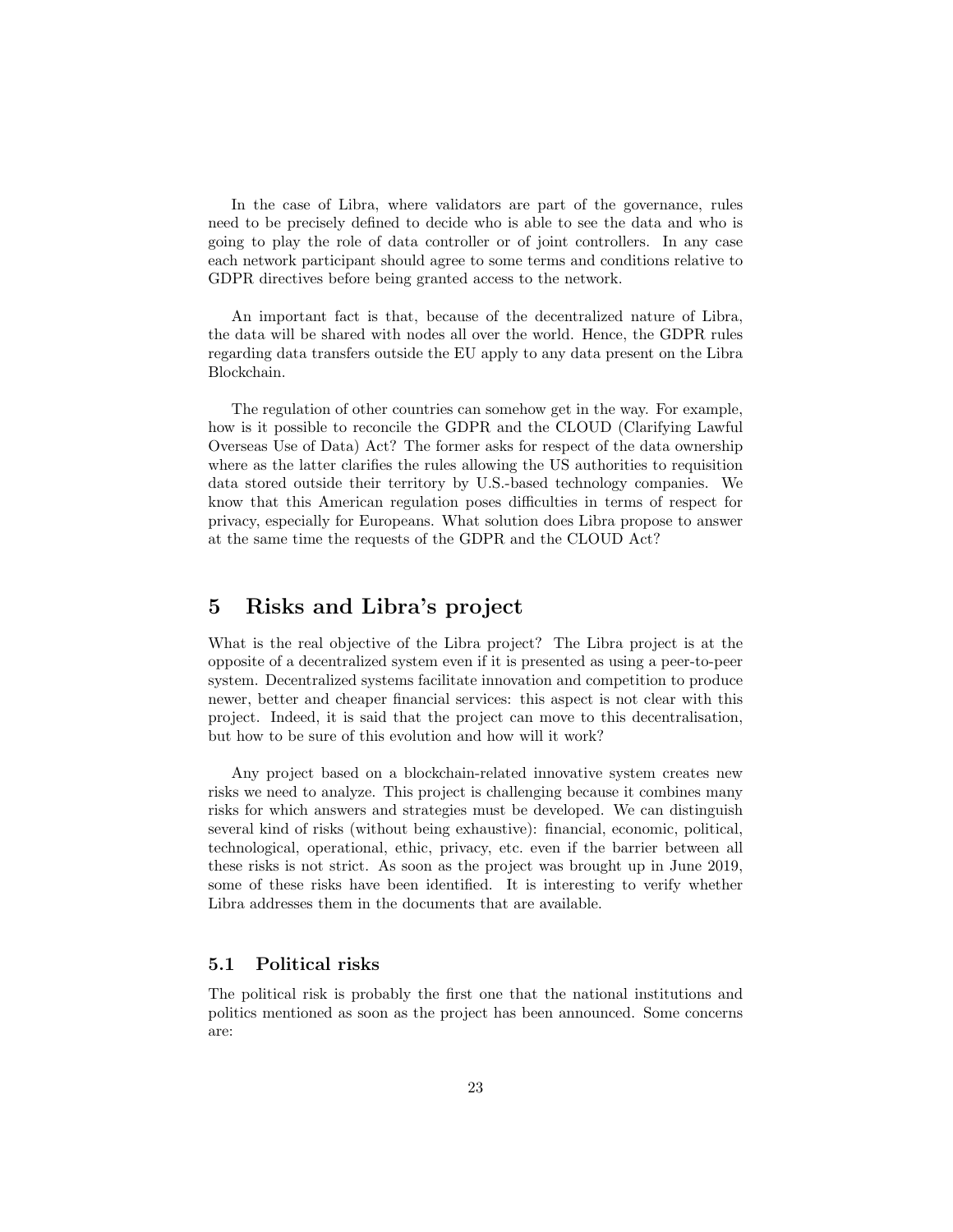• Monetary sovereignty. We can consider this risk from three different approaches. (i) What is the impact of Libra on existing fiat currencies? (ii) Does the Libra project influence or activate the decision of creation of CBDCs by some countries? (iii) Can the creation of a supra-national currency impact the global financial system?

(i) What would be the impact on the economy of a country if the use of Libra were to reach a significant percentage of the monetary exchanges, knowing that Libra is backed 50% on the US dollar? Could we imagine sanctions coming from the USA on commercial exchanges in Libra with some countries against which the American government decided an embargo? Conversely, would a country whose economy is partially dependent on the Libra be able to support economic sanctions against the US?

Moreover, the sovereign status of any national currency seems protected because it is used to pay taxes. Can one imagine that this evolves in the future, and that it will be possible to pay taxes in Libra?

(ii) The proposal of creation of Central Bank Digital Currencies, in response to the rise of cryptocurrencies, is not new as we know that Central Banks are in the process of creating their own cryptocurrencies-stablecoins pegged to their own fiat currencies. Thus, in the future, we will see the emergence of several national CBDCs. What will be their relationship with fiat currencies? A new exchange market will emerge creating some new instability. What will be the success of these stable coins? For sovereignty reasons, States must have a perfect knowledge of the technology they use and completely control their protocol.

(iii) Is Libra really a danger for the global financial system? Other systems have already been put in place in some countries to unify payments and act as an interface between transactions: it is the case for instance in India with WhatsApp. However, WhatsApp Pay depends on the Indian government's Unified Payments Interface to handle the transactions. Other companies develop similar services like Humaniq or Kiva, but they have not as much money or technological resources as Facebook. On another side, can Libra disrupt Visa or Mastercard? It is not probably the goal of this project. Their geographical influence area will not correspond to the regions in which Facebook is interested to develop this new ecosystem. In any case, it will be important to analyse and understand how these different systems can competitively exist. For instance, what will happen to the stable coins currently in use like Tether and Dai with the arrival of Libra and CBDCs?

• Adoption by emerging countries. Some countries, particularly emerging countries, are ready to support this project, as access to financial services is still limited for some groups of people. As most emerging countries probably won't have the technical means to create their own digital currency in the near future, should Libra bear this new avatar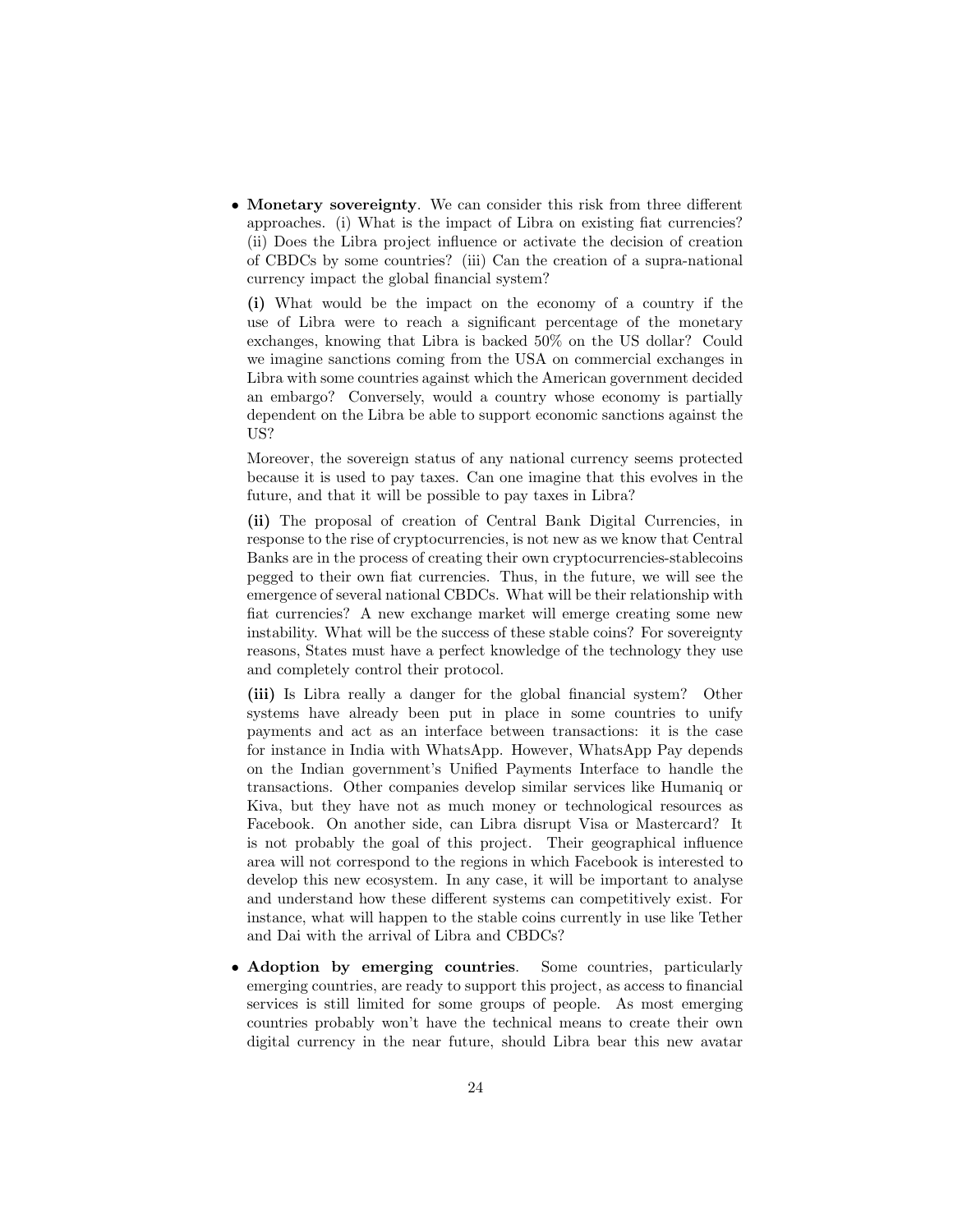of the "white man's burden"? Indeed, one can consider that the new Libra ecosystem could address some of these issues, serving as platform for innovative financial services, like seamlessly sending money. Should people use Libra instead of their national currencies in developing countries, what would be the impact on the national economies? Would they plummet in favor of international exchanges?

• Partial adoption. A risk would be the emergence of two blocks of countries, one rejecting the project and its use, and the other block accepting this currency. This situation would be an element of global friction and create more financial instability than stability. One of the major consequences would be the difficulty of setting up trade flows smoothly. From a macro-economic point of view, what would be the sustainability of a world monetary system, with fiat transactions on one side and transactions using an oligopolistic type of currency like Libra on the other? Thus, we argue that the ability of a single country to authorize or ban Libra at its level is at most an illusion, and that the practicability of a unified regulatory framework will be a determinant factor in the decision process.

# 5.2 Financial risks

Even if the Libra's project is not finalized and has to be postponed due to the recent demands of regulators, institutions and banking system, we can discuss several questions related to the position of Libra in the landscape of the financial industry.

First of all, it is important to recall the specificities of a bank: they are institutions that fall under a regulatory umbrella covering institutions that offer insured deposits and their holding companies. The regulatory apparatus that restricts the actions of banks was built largely because banks offer deposits, which bring both value and fragility [\[17\]](#page-32-10). To mitigate the risk, banks are subject to regulatory costs. For instance, banks abide by many regulations that force them to take extra steps to make sure that their customers are not using their services for money laundering. Banks are also required to hold minimum amounts of capital to satisfy existing regulations. We currently observe that FinTech firms do not have to follow the same regulations [\[8\]](#page-31-14). It is interesting to understand how Libra will be positioned in relation to the obligations related to the creation of money, deposits, etc.

• Libra as a bank. Can Libra have the status of Central Bank? If Libra finalizes their project, a stable digital currency will be created along with a reserve created by the staking of the investors. However, the management of monetary policies must remain the private turf of Central Banks for reasons of national sovereignty and financial stability. Thus, the regulators need to clarify how this project can emerge. Since Libra challenges the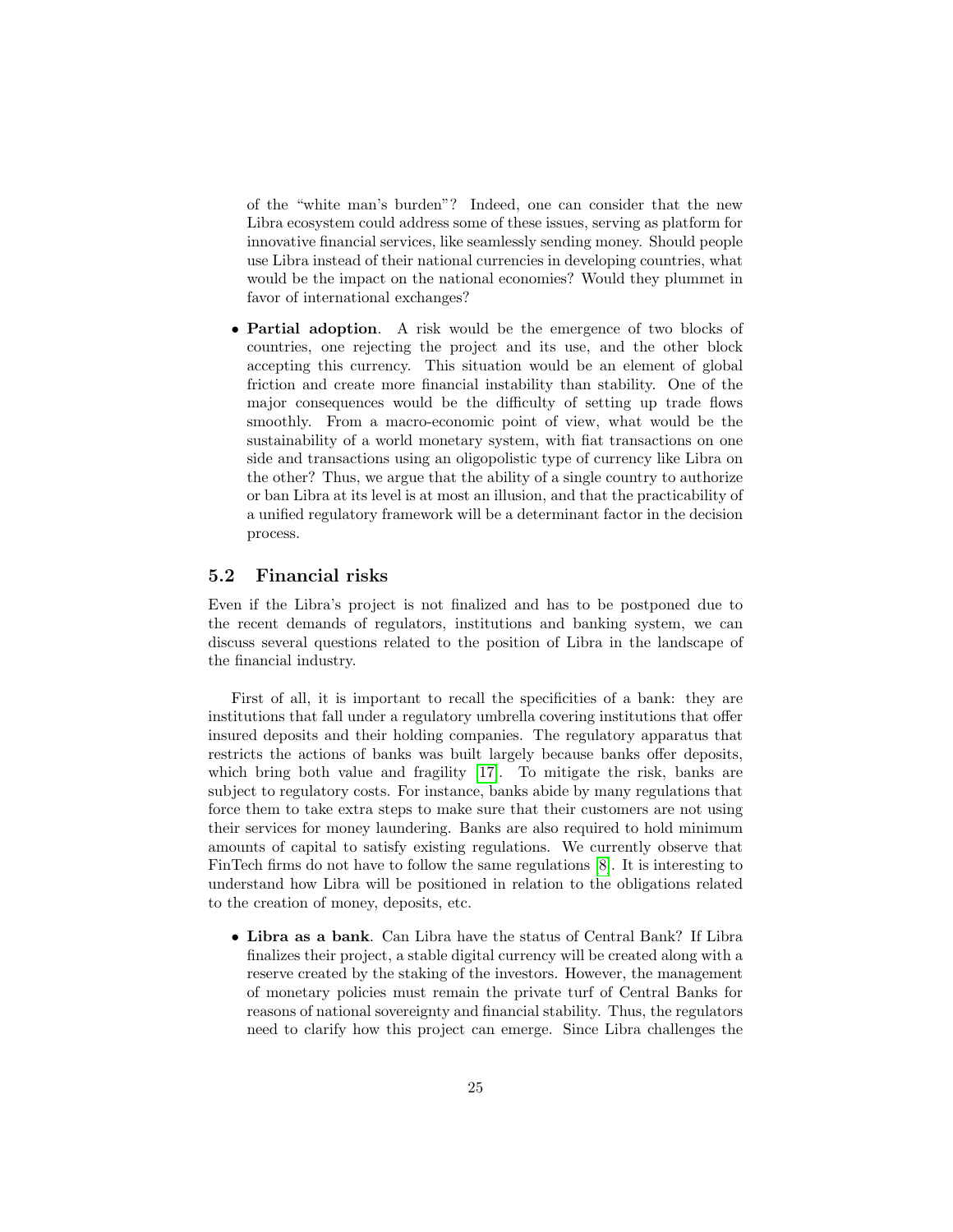financial status quo, it will also be of importance for Central Banks to respond to the innovation brought by this project.

- Financial stability. Does the system proposed by Libra increase financial stability or in return create more uncertainty for the world population? Libra wants to be a fast, easy, cheap and secure payment system to ensure liquidity. The current protocol seems to solve this question even if we note in section [3](#page-10-0) a certain number of questions regarding access, security, etc. How can we be sure that this system will not evolve to become more restrictive, creating a gap between the expectations of the user and the final objective of the project?
- Convertibility. What is the expected exchanges rate of Libra? The importance of convertibility of Libra to other currencies need to be explained in detail for the users. The political and regulatory choices regarding Libra will not be probably the same for countries all around the world, and could be changed at any period of time. Thus, a currency risk can emerge and will impact for instance the possibility to buy groceries or other things with other currencies than Libra.
- Bank run could happen in case of cyber-risks, frauds, panic, etc. If a lot of people decide to change their Libra (congestion risk) to fiat or CBDC currencies, it could cause a systemic risk, with a cascade of failures for the investors associated to the project. In terms of management risk, how has this kind of crisis been taken into account by the Libra project? Is the existence of the Reserve sufficient to avoid this crisis? What would happen in the event that a major actor leaves the network, like this happened with Paypal, Visa, Mastercard and Stripe?

The safety of a bank in a traditional system is controlled by the regulator following very specific steps, and it is based on the computation of a capital requirement encompassing the risks the bank faces. What equivalent system will Libra propose to avoid such failure? What guarantees does this project offer? Libra promises to keep a fiat reserve matching the Libra supply. However, no plan for accountability is provided. Will Libra, as a banking activity, be subject to capital requirements defined by regulators?

# 5.3 Economic risks

In relation to the financial stability, the economy of countries can be impacted by the creation of a new currency. Not repeating the definition or the status of Libra as a currency, we indicate some new situations that can appear with the emergence of this project.

• Antitrust concerns. Does the Libra system promote the creation of an oligopolistic market?[28](#page-25-0) .

<span id="page-25-0"></span> $^{28}$ Oligopoly is a market structure with a small number of firms, none of which can keep the others from having significant influence.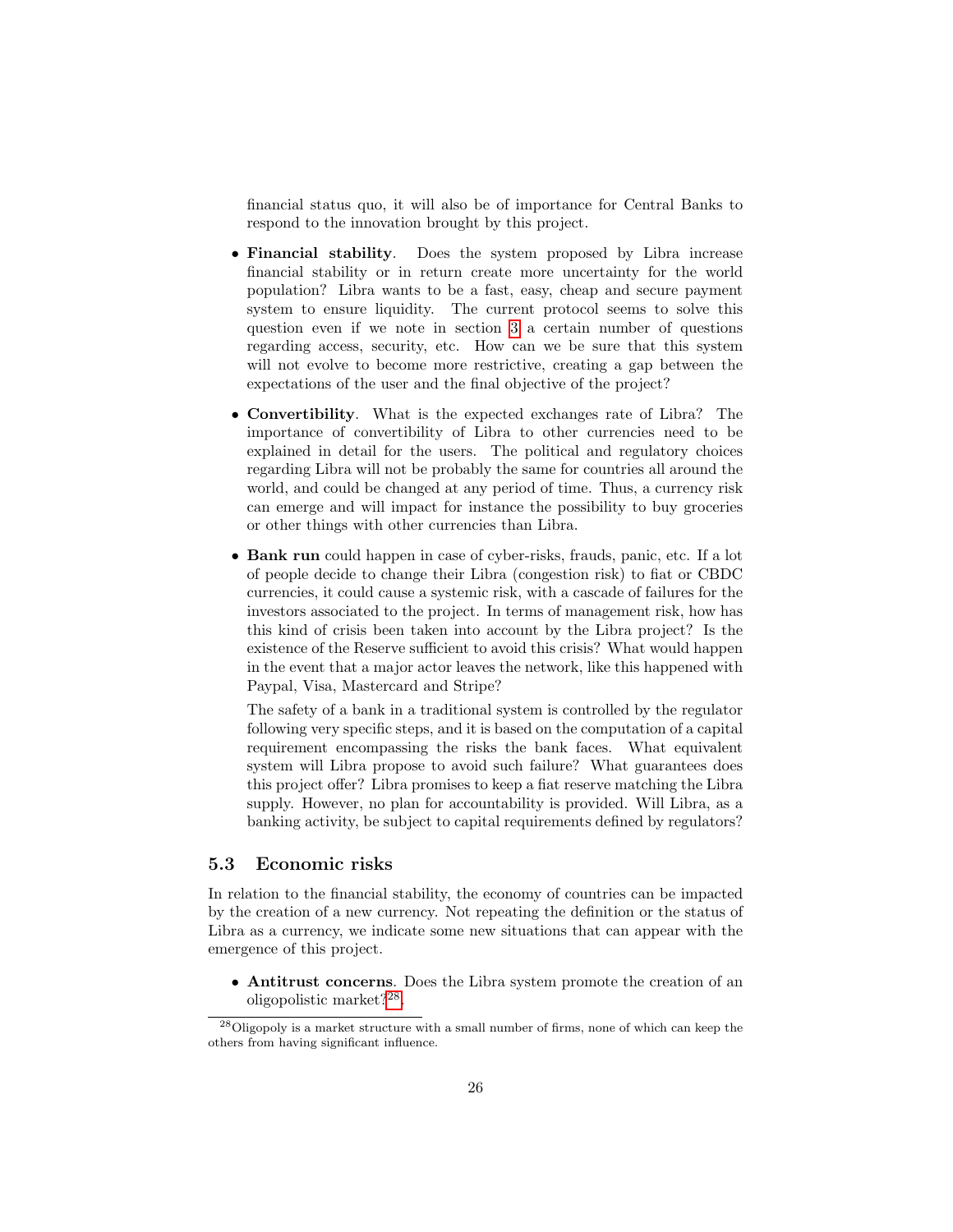As early as August 2019, Europe questioned the potentially anti-competitive behavior of Libra<sup>[29](#page-26-0)</sup>. The status of Facebook as advertiser, which is already the motive of antitrust investigations including one in Europe  $^{30}$  $^{30}$  $^{30}$  and one conducted by 47 US state attorneys general  $^{31}$  $^{31}$  $^{31}$ , strengthens those concerns. Indeed, a widely missing feature in online advertising is the ability to track whether an advertisement has led to a purchase. Such an advertisement would be sold for a higher price and could grant the advertiser a commission on the sale. With Libra, it will be child's play for Facebook to track the user's expenses and thus widen the gap with its competitors.

From another point of view, what will competition between systems based on stable crypto-currencies look like? What will be the equilibrium between a system based on both fiat and stable coins and a system using only stable coins? Is a macro economic model able to explain in a robust way this equilibrium and what are the constraints to attain it? The literature on the subject matter suggests that the balance might be difficult to find [\[24,](#page-32-11) [28\]](#page-32-12).

• Taxation. How will tax authorities come up to Libra? Backing Libra into a currency basket does not protect it from exchange rate fluctuations. As soon as capital gains emerge, taxes will apply. In the US, the current IRS law treats digital currency as property, so every single transaction or purchase made with Libra will be a taxable event. In France, in November 2018, the taxation of cryptocurrencies was aligned with that of securities. The highest values are taxed at 30% according to the flat tax mechanism. Hence, Libra holders will have to take into account the tax regulations of each country. When transferring Libra or goods, there will be also the need to trace and report annually all payments for the calculation of these taxes. What does Libra plan to ease the work of the fiscal administrations? How clearly will taxpayers be informed of these obligations?

# 5.4 Technological risks

The creation of a new protocol opens the doors to new questions and risks. We have already listed some of them when we analysed this protocol in Section [3.](#page-10-0) Since the protocol is not yet in production, all risks are not identified, but we discuss some of them.

• Unplanned program behaviors. We know that problems can arise, such as operational failures, code vulnerabilities, malicious programs, etc. The ability to solve them fast will make the system even more robust.

<span id="page-26-0"></span> $^{29}{\tt https://www.bloomberg.com/news/articles/2019-08-20/facebook-s-libra-}$ [currency-gets-european-union-antitrust-scrutiny](https://www.bloomberg.com/news/articles/2019-08-20/facebook-s-libra-currency-gets-european-union-antitrust-scrutiny)

<span id="page-26-1"></span> $30$ [https://www.bloomberg.com/news/articles/2019-07-02/facebook-is-latest-to](https://www.bloomberg.com/news/articles/2019-07-02/facebook-is-latest-to-come-under-eu-s-antitrust-scrutiny)[come-under-eu-s-antitrust-scrutiny](https://www.bloomberg.com/news/articles/2019-07-02/facebook-is-latest-to-come-under-eu-s-antitrust-scrutiny)

<span id="page-26-2"></span> $31$ [https://ag.ny.gov/press-release/2019/attorney-general-james-gives-update](https://ag.ny.gov/press-release/2019/attorney-general-james-gives-update-facebook-antitrust-investigation)[facebook-antitrust-investigation](https://ag.ny.gov/press-release/2019/attorney-general-james-gives-update-facebook-antitrust-investigation)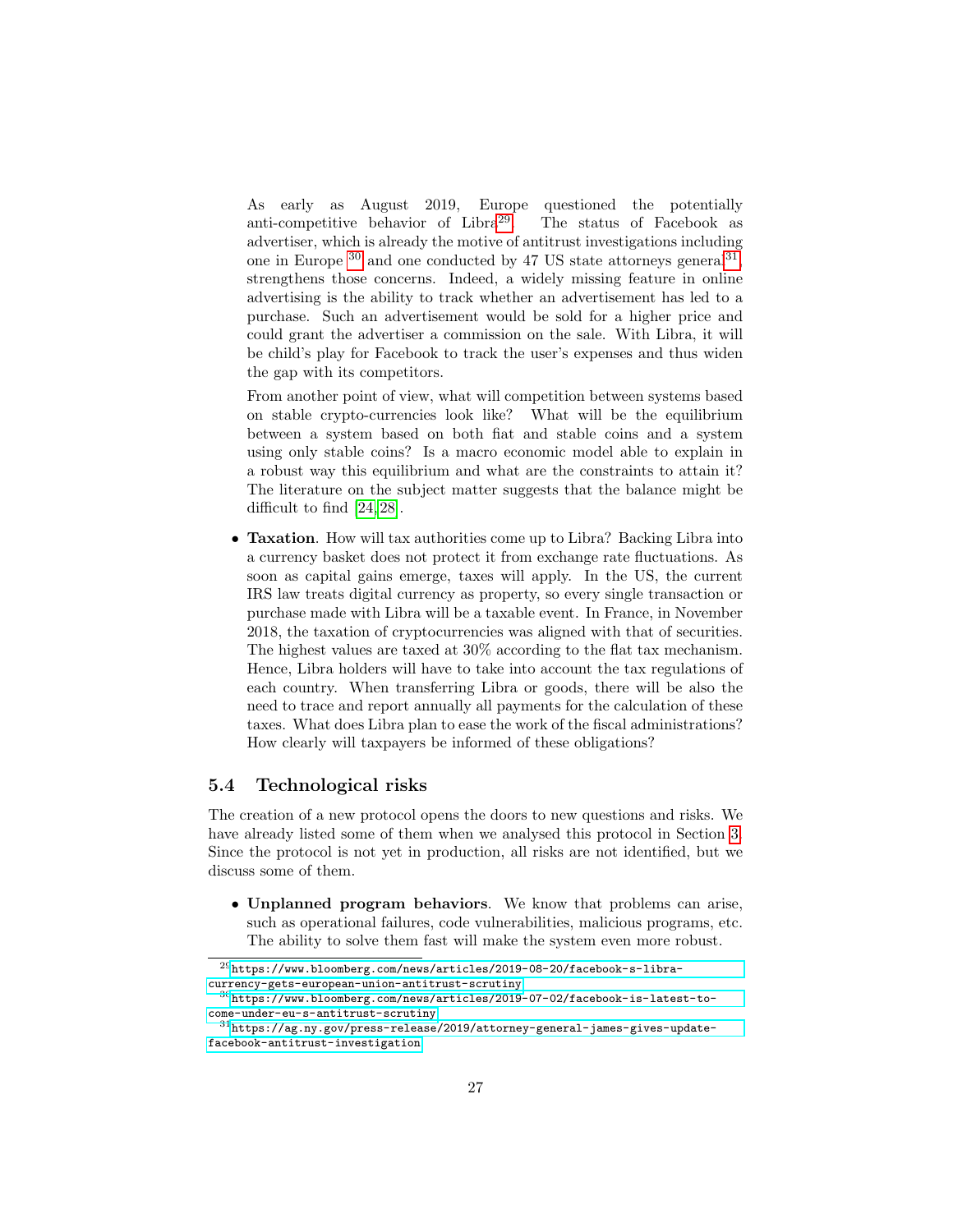- Operational risks. They concern cyberattacks, fraud, hacking, etc. and are linked to the security of the protocol. Are the procedures put in place to limit these risks clearly explained?
- Data collection. These questions are already addressed in Section [4,](#page-16-0) we come back to them because they are fundamental: Where and how are customer data stored and who has access to them? What are the authentication methods used? How has Libra planned to implement the laws on anti money laundering? Where are the user account data (see section [3.3.3\)](#page-12-0) stored, in order to check if KYC is respected?
- Personal data. In practical terms, when considering the use of obfuscation, encryption and aggregation techniques to process personal data, one must consider two risks: (i) the risk that misuse reduces the strength of the cryptographic algorithms (we suppose that the target security levels are respected) (ii) the risk that encrypted data can be linked back to an individual by examining patterns and contexts of usage, possibly by aggregation with other information sources. Furthermore, the use of AML/KYC data for other purposes must be closely monitored and prevented.
- Updates of the protocol. How can the protocol updates be assessed? How frequent will the protocol be updated? This point is important for regulation, hence the need — as for AI algorithms — to have an accurate, clear, detailed documentation to know this information in due time.<sup>[32](#page-27-0)</sup>
- Systemic risk. What happens upon failure of the Libra protocol? A platform outage could be caused by various phenomenon (bug, internet outage, censorship, power outage, etc.). It would deprive all users of their means of payment, purchase, transfers, communication. What solutions does Libra provide to address these extreme failure cases? However, in the area of systemic risks, decentralized systems can be considered to be more reliable than centralized ones.
- Interoperability. If a user wants to use another wallet than Calibra, will it be possible or easy to export their keys and Calibra data to another platform? In his hearing before the US Senate, David Marcus announced that Calibra would be interoperable with WhatsApp. What about other platforms? We note that the GDPR introduced a "right to portability".

# 5.5 Ethic and regulation

We cannot analyze the Libra phenomenon without talking about ethics. We have covered this topic several times throughout the paper. We come back and specify some points that we think are important.

<span id="page-27-0"></span><sup>32</sup>Remember that the protocol that we analyze today (October 2019) is a prototype. It will probably evolve before deployment.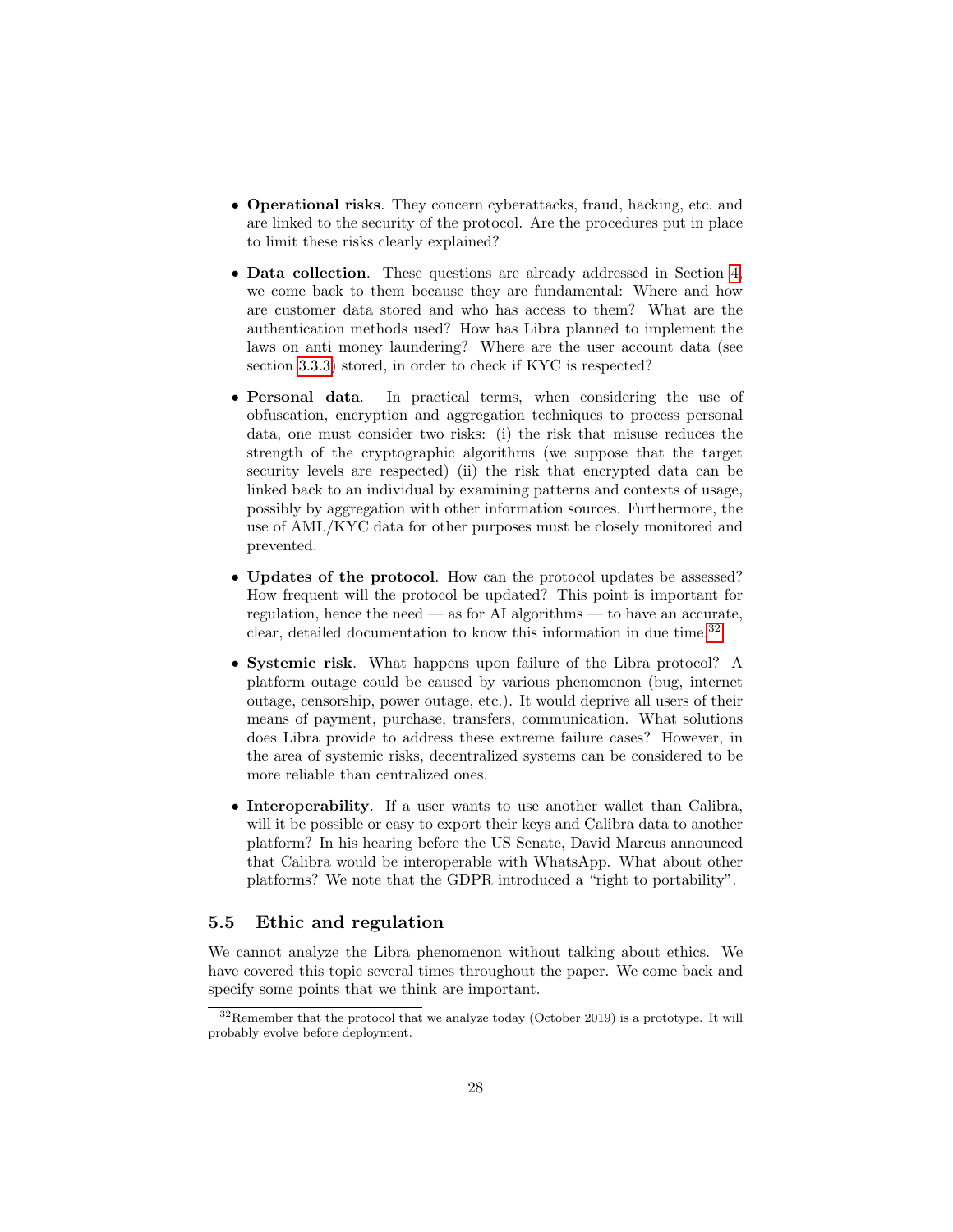- Bank status. If Libra has a status close to that of a bank, it is essential for it to be subject to the same rules as other banks in order to avoid bankruptcy. This raises the question of the risk measure to be used which will encompass all the risks associated with this new environment. All regulators adopting a common policy for calculating this financial risk will be crucial. Can the Basel III directives be applied? What adjustments must be made to integrate stable coins into risk calculations?
- Data property. The question of data ownership is at the heart of the project. How can the Libra system be made compliant with the rules of the GDPR? How can two systems as complex and antithetical as the CLOUD Act and the GDPR co-exist?
- Consumer protection. What guarantees does the consumer have in case of a stolen account, transactions that are not made, or piracy of the platform? Can we imagine that the proposed protocol would go against the law (e.g. no refund in case of theft)?
- Moral hazard is a legitimate concern, as most of the assets controlled by the Libra Association will be deposited by the users. Indeed, the double nature of Libra as a reserve of value and a mean of payment is involved as the real risk bearers will be the users who entrusted Libra with the management of their assets and use it as a payment platform. However, this risk can be minimized in the presence of a regulatory supervision of the project.

Moreover, the global misinformation regarding this project (including its widely undisputed status of cryptocurrency) creates an information asymmetry between the Libra project and its users who are attracted by the cryptocurrency fad. Finally, most users probably won't be in the know about the collusion between Facebook's advertiser interests and the Libra project. Therefore, more effort should be dedicated to raise the consumers' awareness about the inner workings of online advertising.

# <span id="page-28-0"></span>6 Conclusion

Regardless of the purpose of the Libra project, all the discussions and official statements clearly indicate that, for future similar projects, the constraints that will be imposed on confidentiality, money laundering, consumer protection and financial stability will have to be taken into account from the outset in the drafting of the protocol and the governance of the project. For Libra to launch, a good compromise is yet to be found between the novelty necessary to attract customers and the legal constraints that are not negotiable. The announcement of Libra as a crypto-currency serves both purposes: it rides the wave of enthusiasm towards crypto-currencies and scares potential regulators with technical matters. On the contrary, we rather tend to think of Libra as a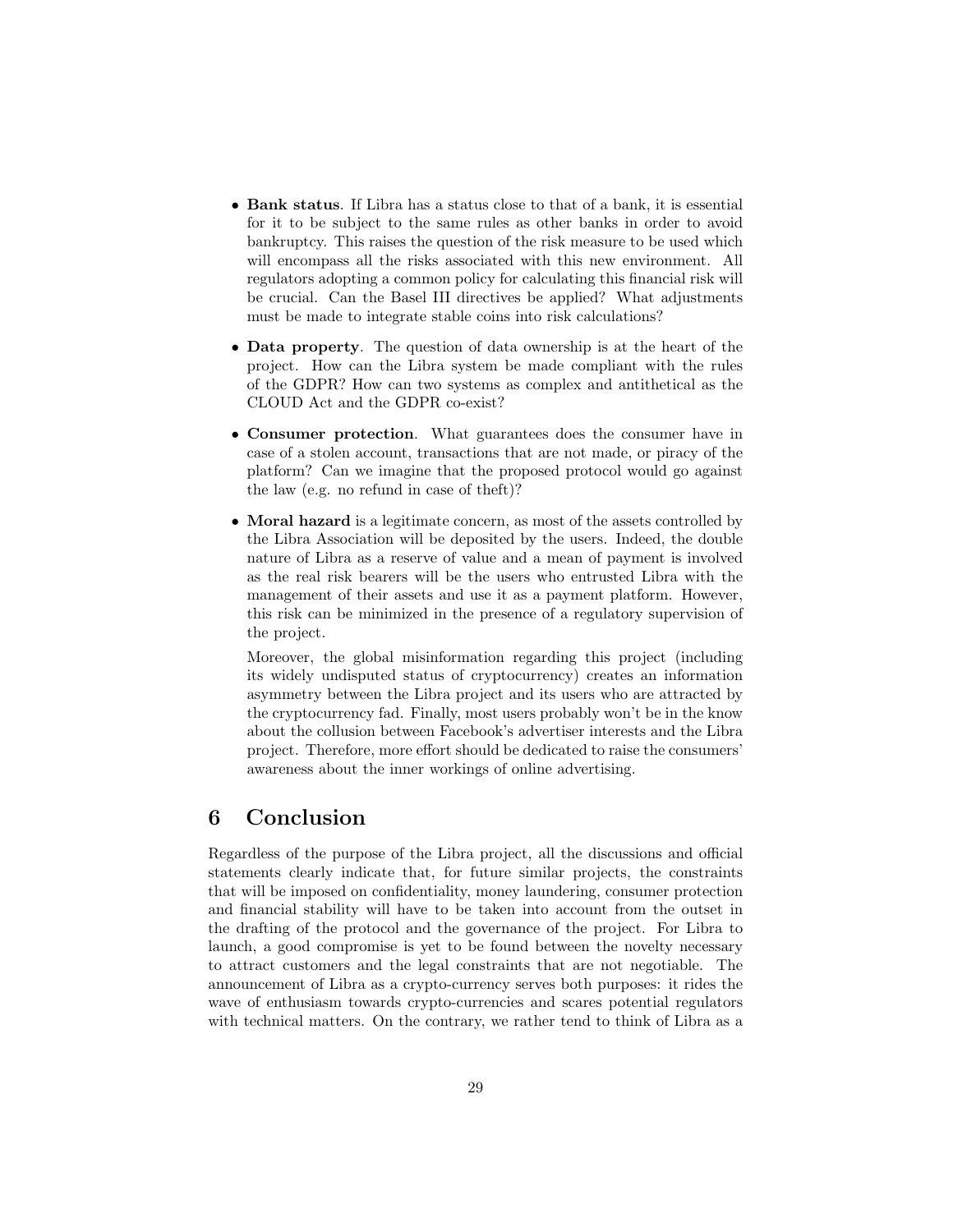digital currency.

A major lesson that can be drawn from the reaction of the different actors and our analysis is that regulating Libra will be a hard task since it has to be carried out on a global level. First, the double governance of the system must be taken into account: there is an organisational scale through the Libra Association and a network scale through the consensus protocol. Hence, the technical aspect must not become a barrier for non-expert regulators who already possess the competences to regulate the Libra Association. However, the technology will also have to be taken into account in a second time. This will represent a significant endeavor for the regulators, given the extent of the confusion brought along by the Libra project, but even what seems to be details can prove to be crucial to assess the risks. For example, the anonymity of the nodes who validated a transaction is a property of the cryptography used in the Quorum Certificates, and will make establishing the liability of a single actor impossible in the event of fraudulent transactions.

Most worryingly, the vagueness of the non-technical aspects of the project is without precedent. Up until now, Facebook seems to have focused their efforts on the technical aspect of their project and overlooked the absence of clear rules for the governance of the network. Notwithstanding the political, economic and ethical aspects, the biggest technological risks are not internal dysfunctions of the Libra Blockchain but lie in its interactions with the outside world that are not specified: consumer protection, KYC/AML, authorized resellers, etc. Furthermore, there is a clear mismatch between Facebook's objective through Libra and the consumer's interests as most people ignore the mechanisms of online advertising.

Nevertheless, an open question is the desirability of a "synthetic hegemonic currency"[33](#page-29-0) replacing the dollar in international payments, as described by Mark Carney, the outgoing Governor of the Bank of England. Indeed, the currently dollar-dominated international monetary system raises concerns regarding the dependence of any international exchange on the dollar, the ensuing liquidity shortage, the pressure on falling interest rates on government bonds and the uncertainty of the Central Banks which are dependent on the US Federal Reserve. What stable currency could replace the dollar? Probably not the Libra that is backed by national currencies and that will not be able to provide liquidity in times of crisis. It will be up to the national banks to solve this last problem. In addition, an international currency also has the property of being backed by a fiscal authority able to collect taxes, which will never be the case of Libra. The issuance of CBDCs might prove a solution to this problem.

<span id="page-29-0"></span> $^{33}{\rm https://www.bankofengland.co.uk/~/media/boe/files/speech/2019/the-group}$ [challenges-for-monetary-policy-speech-by-mark-carney.pdf](https://www.bankofengland.co.uk/-/media/boe/files/speech/2019/the-growing-challenges-for-monetary-policy-speech-by-mark-carney.pdf)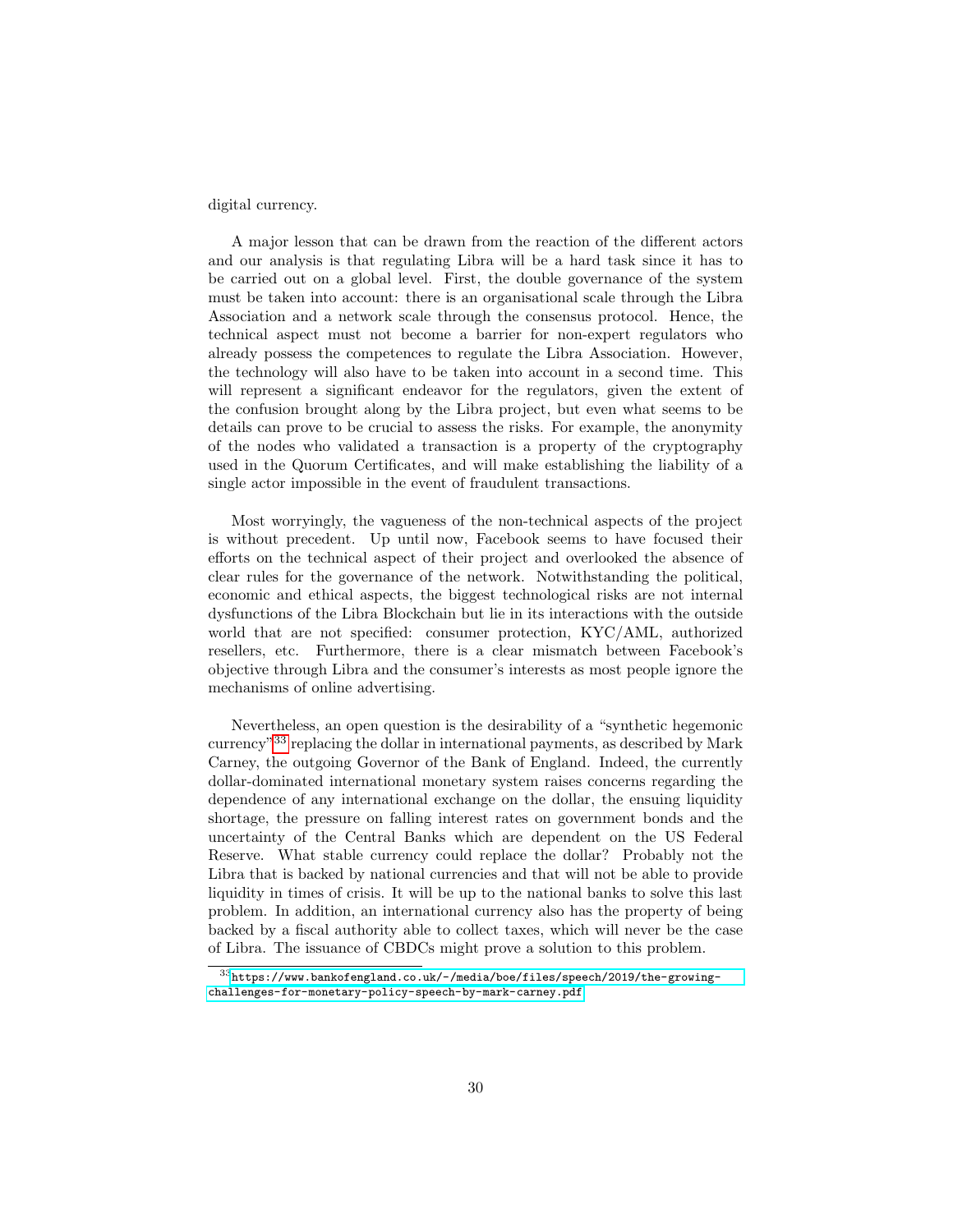# Acknowledgements

We would like to thank Louis-Samuel Pilcer, Sayuli Drouard and Cyril Grunspan for valuable discussions and comments.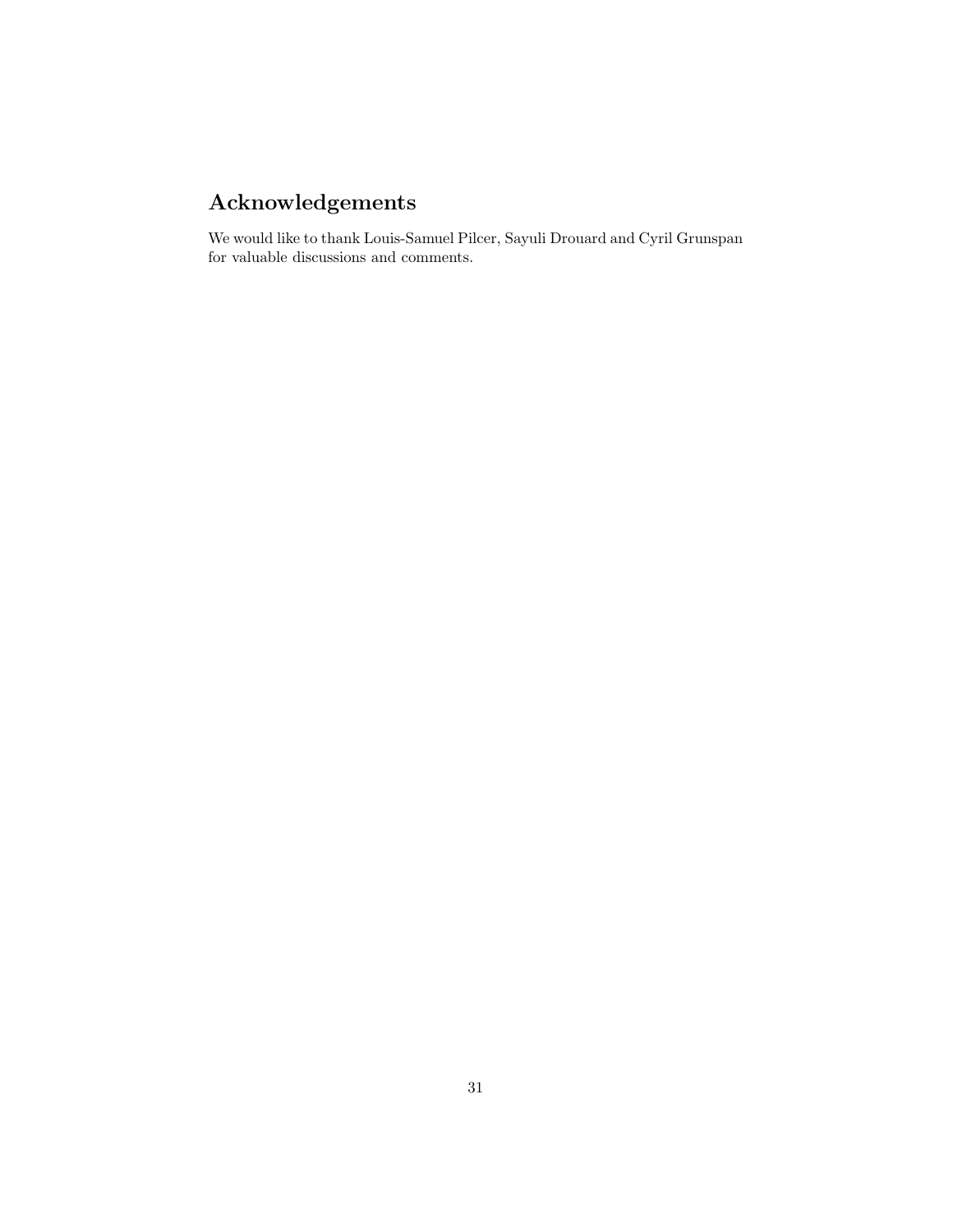# References

- <span id="page-31-10"></span>[1] Z Amsden et al. The libra blockchain.
- <span id="page-31-0"></span>[2] Libra Association et al. The libra association.
- <span id="page-31-12"></span>[3] Nicola Atzei, Massimo Bartoletti, and Tiziana Cimoli. A survey of attacks on ethereum smart contracts (sok). In International Conference on Principles of Security and Trust, pages 164–186. Springer, 2017.
- <span id="page-31-11"></span>[4] Shehar Bano, Christian Catalini, George Danezis, Nick Doudchenko, Ben Maurer, Alberto Sonnino, and Nils Wernerfelt. Moving toward permissionless consensus.
- <span id="page-31-8"></span>[5] John Barrdear and Michael Kumhof. The macroeconomics of central bank issued digital currencies. 2016.
- <span id="page-31-9"></span>[6] Morten L Bech and Rodney Garratt. Central bank cryptocurrencies. BIS Quarterly Review September, 2017.
- <span id="page-31-13"></span>[7] Stéphane Blémus and Dominique Guégan. Initial crypto-asset offerings (icos), tokenization and corporate governance. arXiv preprint arXiv:1905.03340, 2019.
- <span id="page-31-14"></span>[8] Greg Buchak, Gregor Matvos, Tomasz Piskorski, and Amit Seru. Fintech, regulatory arbitrage, and the rise of shadow banks. Journal of Financial Economics, 130(3):453–483, 2018.
- <span id="page-31-5"></span>[9] Dirk Bullmann, Jonas Klemm, and Andrea Pinna. In search for stability in crypto-assets: are stablecoins the solution? ECB Occasional Paper, (230), 2019.
- <span id="page-31-4"></span>[10] Craig Calcaterra, Wulf A Kaal, and Vadhindran K Rao. Stable cryptocurrencies-first order principles. Available at SSRN 3402701, 2019.
- <span id="page-31-3"></span>[11] Christian Catalini, Oliver Gratry, J Mark Hou, Sunita Parasuraman, and Nils Wernerfelt. The libra reserve.
- <span id="page-31-1"></span>[12] Yan Chen. Decentralized finance: Blockchain technology and the quest for an open financial system. Available at SSRN 3418557, 2019.
- <span id="page-31-6"></span>[13] Usman W Chohan. Are stable coins stable? Notes on the 21st Century  $(CBRi)$ , 2019.
- <span id="page-31-7"></span>[14] B Coeurè and J Loh. Bitcoin's ascent is forcing central banks to rethink a future without cash. Financial Times, March 13th, 2018.
- <span id="page-31-2"></span>[15] Lin William Cong and Zhiguo He. Blockchain disruption and smart contracts. The Review of Financial Studies, 32(5):1754–1797, 2019.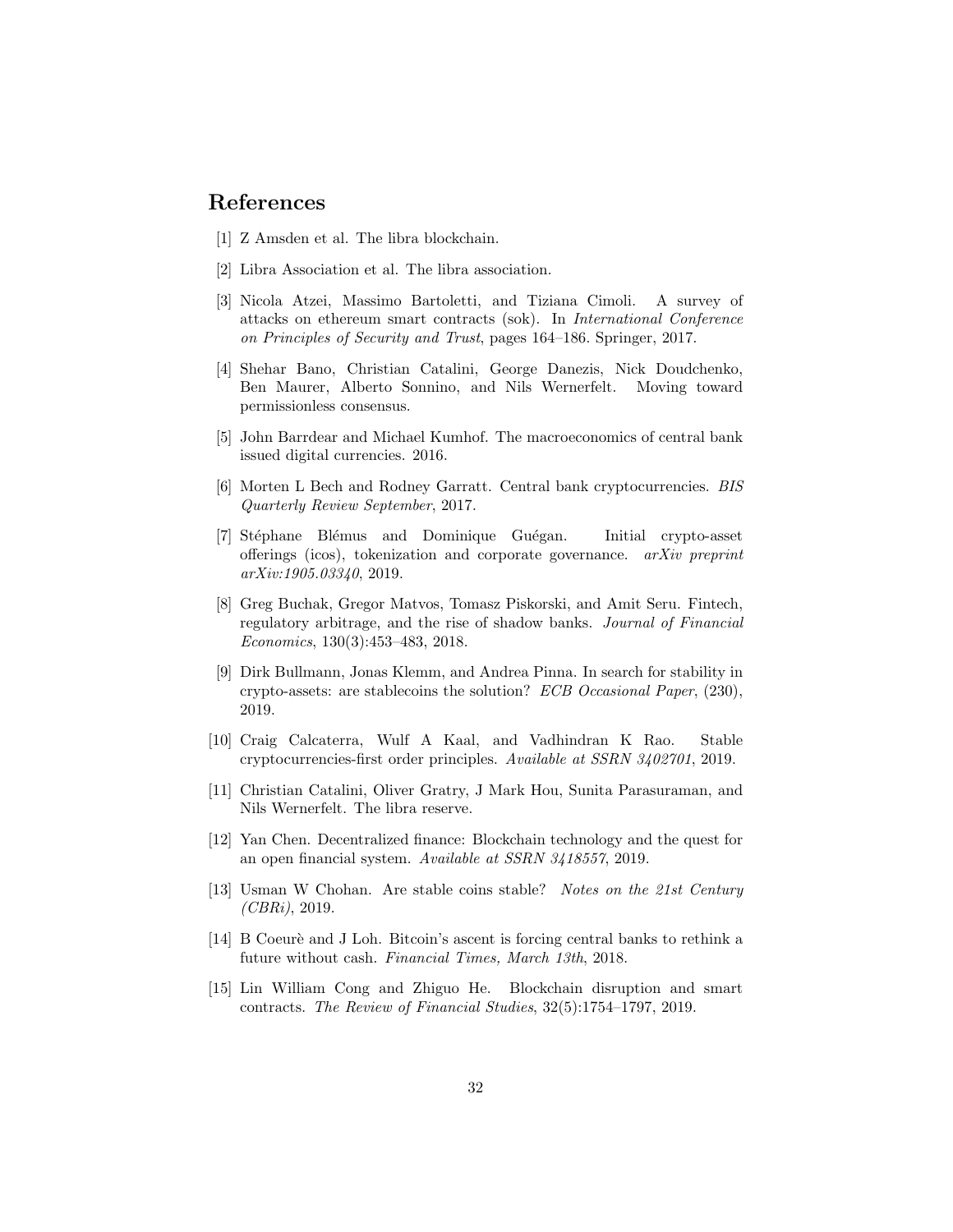- <span id="page-32-8"></span>[16] Primavera De Filippi and Samer Hassan. Blockchain technology as a regulatory technology: From code is law to law is code. arXiv preprint arXiv:1801.02507, 2018.
- <span id="page-32-10"></span>[17] Douglas W Diamond and Raghuram G Rajan. A theory of bank capital. The Journal of Finance, 55(6):2431–2465, 2000.
- <span id="page-32-9"></span>[18] Morgane Ferrari et al. Compliance law in the french context: New horizons for legislative policy. International Comparative Jurisprudence, 5(1):72–80, 2019.
- <span id="page-32-4"></span>[19] Milton Friedman et al. A theoretical framework for monetary analysis. NBER Books, 1971.
- <span id="page-32-1"></span>[20] Dominique Guégan. The digital world: I bitcoin: from history to real life. Bank Market Investors, 151:20–25, 2018.
- <span id="page-32-2"></span>[21] Dominique Guégan. The digital world: Ii alternatives to the bitcoin blockchain? Bank Market Investors, 152:41–46, 2018.
- <span id="page-32-6"></span>[22] Zura Kakushadze and Ronald P Russo. Blockchain: Data malls, coin economies, and keyless payments. The Journal of Alternative Investments, 21(1):8–16, 2018.
- <span id="page-32-3"></span>[23] Iuon-Chang Lin and Tzu-Chun Liao. A survey of blockchain security issues and challenges. IJ Network Security, 19(5):653–659, 2017.
- <span id="page-32-11"></span>[24] Cales Ludovic and Guégan Dominique. A new token: the commodcoin. what is in it for financial markets? Communication, work in progress, 2018.
- <span id="page-32-7"></span>[25] Donato Masciandaro, Alessandra Cillo, Emanuele Borgonovo, Stefano Caselli, Giovanni Rabitti, et al. Cryptocurrencies, central bank digital cash, traditional money: Does privacy matter? 2018.
- <span id="page-32-0"></span>[26] Satoshi Nakamoto et al. Bitcoin: A peer-to-peer electronic cash system. 2008.
- <span id="page-32-5"></span>[27] G7 Working Group on Stablecoins. Investigating the impact of global stablecoins, 2019.
- <span id="page-32-12"></span>[28] David Cerezo Sánchez. Truthful and faithful monetary policy for a stablecoin conducted by a decentralised, encrypted artificial intelligence. arXiv preprint arXiv:1909.07445, 2019.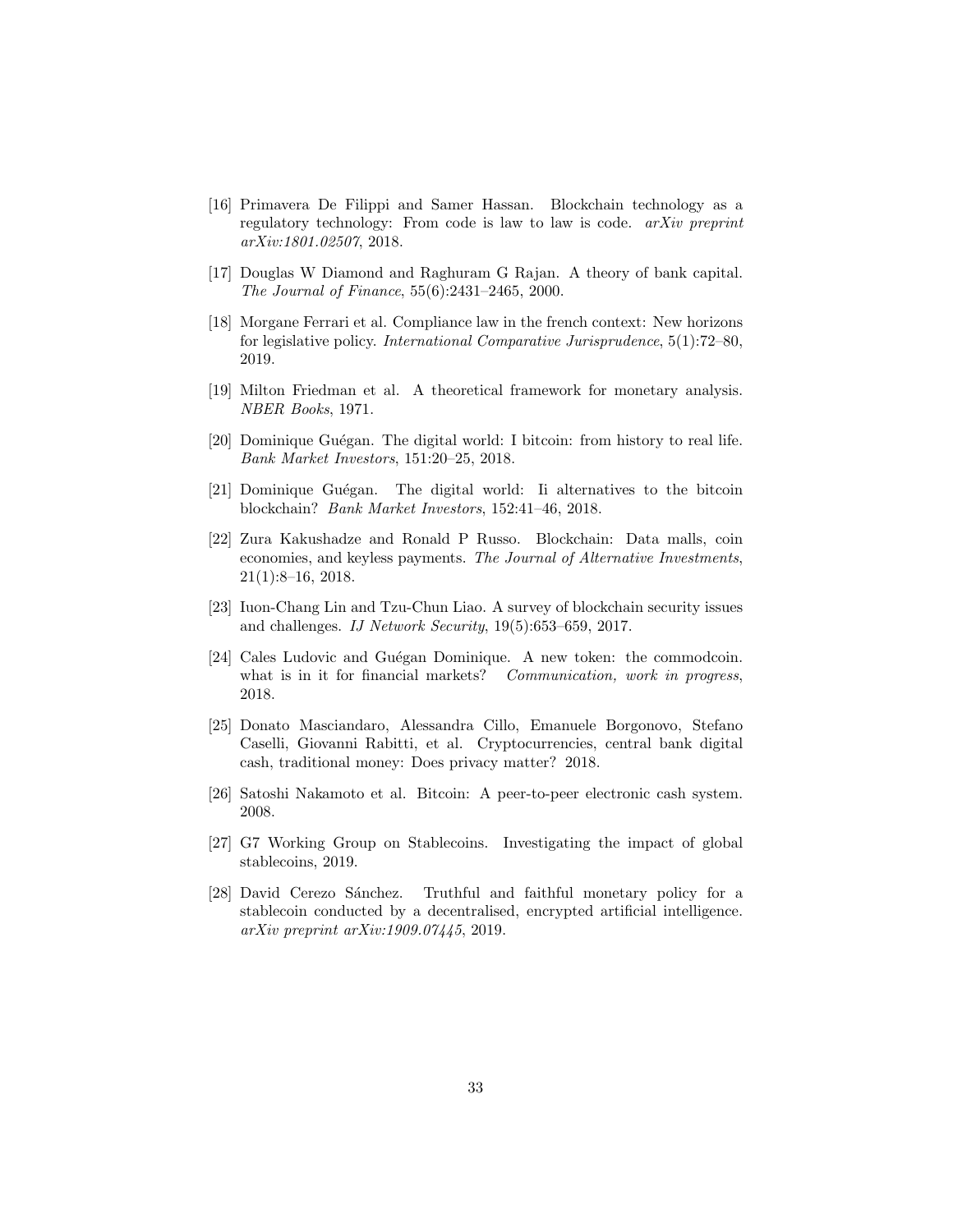# <span id="page-33-0"></span>A Public and Private blockchains

Cryptocurrencies like Bitcoin are electronic money based on a peer-to-peer or decentralized system using cryptography to validate transactions and also to create money. The protocol is a decentralized fiduciary mechanism to avoid the use of a trusted third party. The principle of decentralization implies that everyone can participate in the drafting of the code (it must nevertheless obtain an entrance fee). The blockchain associated to cryptocurrencies like Bitcoin is the sequence of all transactions. The use of cryptography ensures the security of transactions and their routing throughout the world.

The blockchain technology through which the transactions are executed is a technology of storage and transmission of information, transparent, secure, and functioning without a central control body. By extension, a blockchain is a database that contains the history of all the exchanges made between its users since its creation. This database is secure and distributed: it is shared by its different users, without intermediaries, which allows everyone to check the validity of the chain. Such a blockchain is a public blockchain.

Transactions between network users are grouped in blocks. Each block is validated by the nodes of the network called the miners, according to techniques that depend on the type of blockchain. In the Bitcoin blockchain, this technique is called "Proof-of-Work", and consists in solving algorithmic problems using an important computing power with consensus principle by all nodes present on the network. Once the block is validated, it is time-stamped and added to the blockchain. The transaction is then visible to the receiver as well as the entire network.

We can distinguish three main types of blockchain system, public blockchain, consortium and private blockchains. Public blockchains are decentralized and available to anyone with an internet connection, no one has control over the network and they are secure in that the data can't be changed once validated on the blockchain: an example is the Bitcoin blockchain. Private blockchains are typically used in enterprise solutions to solve business cases and underpin corporate software solutions. They are said to be permissioned: participants need to obtain an invitation or permission to join the network, an example is the R3 Corda blockchain. The consortium blockchain is a "semi-private" system with a controlled user group, but works across different organizations. We classify Libra as a consortium blockchain.

# <span id="page-33-1"></span>B Different protocols

The transfer and creation of crypto-currencies lie on different protocols. These protocols allow to make the transactions secure and to verify that they can be done. Several kinds of protocols exist: Proof-of-Work (PoW) protocols have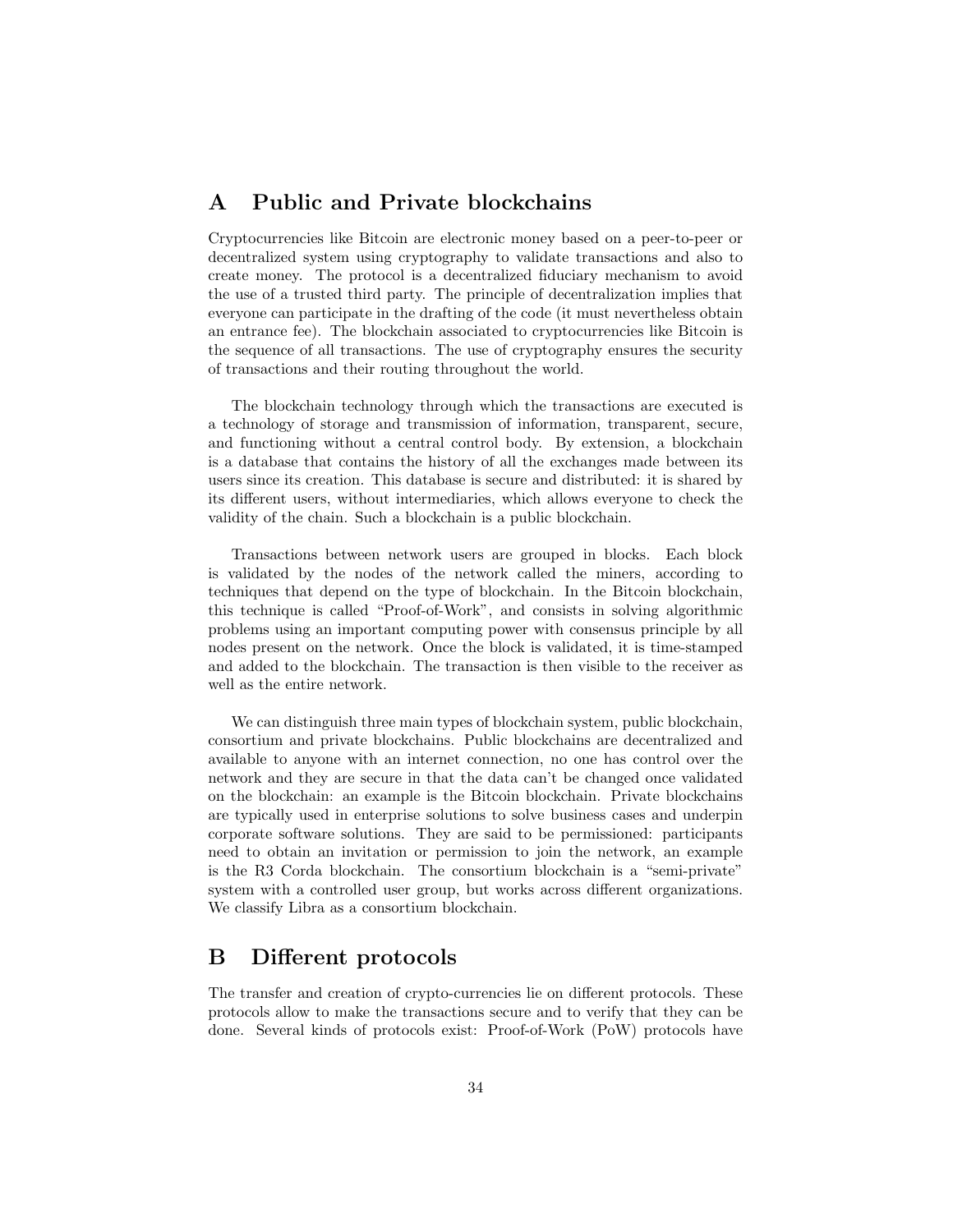been used for instance for Bitcoin while Proof-of-Stake (PoS), the Delegate Proof-of-Stake (dPoS) and Proof-of-Authority (PoA) protocols are alternative protocols to PoW.

Proof-of-Work is used by Bitcoin and a lot of other crypto-currencies to create crypto-currencies and transfer them. PoW is a specification that defines an expensive computation, called mining, that needs to be performed in order to create a new group of trusted transactions (the so-called block) on a distributed ledger called blockchain. Mining serves to verify the legitimacy of a transaction, avoiding the so-called double-spending problem, and to regulate money creation by rewarding miners for performing the previous task. To get the rewards, miners solve a mathematical puzzle known as Proof-of-Work problem. In most PoW protocols, this "mathematical puzzle" is an operation of inverse hashing: it determines a number (nonce) such that the cryptographic hash algorithm of block data is less than a given threshold. This threshold, called difficulty, is what determine the competitive nature of mining: the more computing power is added to the network, the higher this parameter increases, increasing also the average number of calculations needed to create a new block. This method also increases the cost of block creation, pushing miners to improve the efficiency of their mining systems to maintain a positive economic balance.

Proof-of-Stake is a different way to validate transactions and achieve distributed consensus. It can also be called Proof-of-Participation (PoP). This algorithm has the same purpose as the Proof-of-Work, but the process to reach the goal is quite different. In Proof-of-Stake, the creator of a new block is chosen depending on their wealth, also defined as stake. There is no block reward so the miners, now called forgers, only earn from transaction fees. Thanks to PoS, validators do not have to use a lot of computing power because the only factors that influence their chances are the total number of their own coins and current complexity of the network. The security of the system is based on the fact that if a validator creates an invalid block, their security deposit will be deleted as well as their privilege to be part of the consensus network.

Delegated Proof-of-Stake (DPoS) protocols are a subcategory of the basic Proof-of-Stake protocols, typically used in consortium blockchain systems. In these protocols, blocks are minted by a predetermined set of users of the system called delegates, who are rewarded for their duty and are punished for malicious behaviour (such as participation in double-spending attacks). In DPoS algorithms, delegates participate in two separate processes: (i) building a block of transactions, (ii) verifying the validity of the generated block by digitally signing it. While a block is created by a single user, it typically needs to be signed by more than one delegate to be considered valid. The list of users eligible for signing blocks changes periodically using predefined rules.